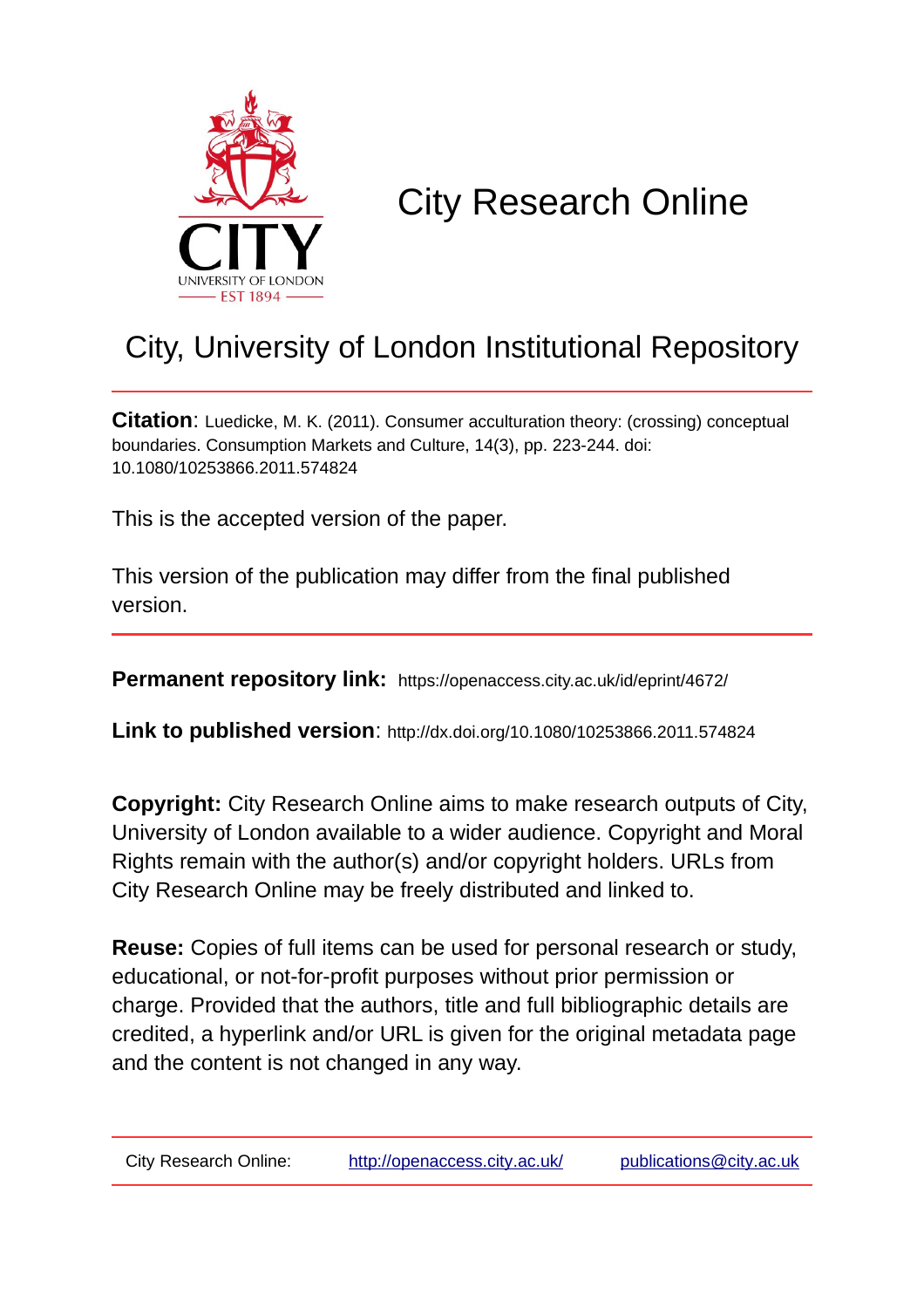### **Consumer Acculturation Theory: (Crossing) Conceptual Boundaries**

Marius K. Luedicke

*Department of Strategic Management, Marketing and Tourism, University of Innsbruck, Innsbruck, Austria*

*Universitätsstr. 15, 6020 Innsbruck, Austria Phone: +43 650 583 4253 Email: myself@mariusluedicke.de*

> Consumer acculturation theorists have developed an insightful body of literature about the ways in which migrants adapt to foreign cultures via consumption. The present paper revisits fourteen key studies from this field to highlight its most important contributions, critique its conceptual boundaries, and present cases of conceptual border crossings that indicate an emerging need for a broader conceptualization of the phenomenon. The paper closes with introducing a model that frames consumer acculturation as a complex system of recursive socio-cultural adaptation, and discusses its implications for future research.

Keywords: integration, consumer acculturation, acculturation agents, social systems, assimilation, nationality, culture, migration, immigration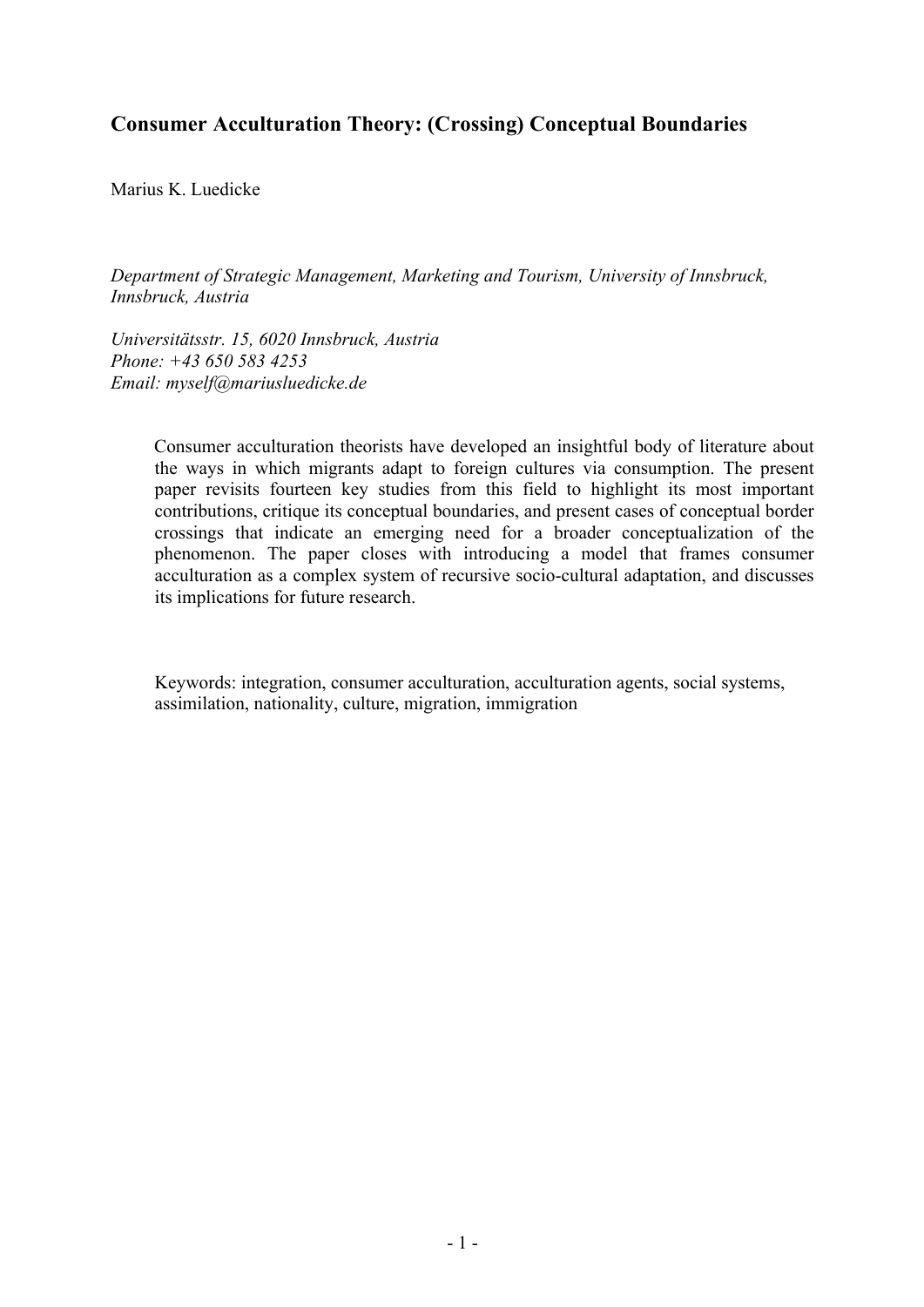Emigration to industrialized Western nations has grown significantly in recent years. Since 1980, the USA alone has taken in 12 million new legal residents (Rytina 2009) and about 10 million unauthorized immigrants (Hoefer, Rytina, and Baker 2009). The integration of individuals with different cultural backgrounds into a nation's political, legal, educational, and cultural landscape rates among the top ten current public policy concerns of many Western nations (NCSL 2008). Bets are that insufficient integration will eventually produce explosive identity conflicts (Rudmin 2003; Üstüner and Holt 2007), intra-national cultural clashes (Huntington 1993), a surge of "wasted lives" (Bauman 2004; Davis 2006), and even a demise of democracy (Barber 1995).

For migrants, border crossings typically initiate an intricate process of socio-cultural adaptation to unfamiliar economic (income, status), biological (food, health), physical (urbanization), social (family, friendships, discrimination), and cultural (clothing, religion, language) conditions that often creates significant psychological stress (Berry and Sam 1997, 5; Marsh and Sahin-Dikmen 2002; Rudmin 2009; Simons 1901; Tajfel and Turner 1986). Throughout their acculturation  $-$  i.e. "what happens to individuals, who have developed in one cultural context, when they attempt to live in a new cultural context" (Berry 1997, 5; Simons 1901; Teske Jr. and Nelson 1974) – migrants adopt either assimilation, integration, segregation, or marginalization strategies, depending on their attitudes towards original and new cultural contexts (Berry 1980; 1997). Some migrants, for instance, decide to "integrate" by maintaining ties to their original cultures while adopting some practices and beliefs of their local peers. Others "segregate" by entirely maintaining their primary socialization without adopting local cultural habits.

In the 1980s, consumer researchers became interested in exploring the complexities of migrants' adaptation to Western consumer cultures, i.e. to cultural conditions where the self is largely defined through consumption (Cross 2000). Consumer acculturation scholars Reilly

 $-2-$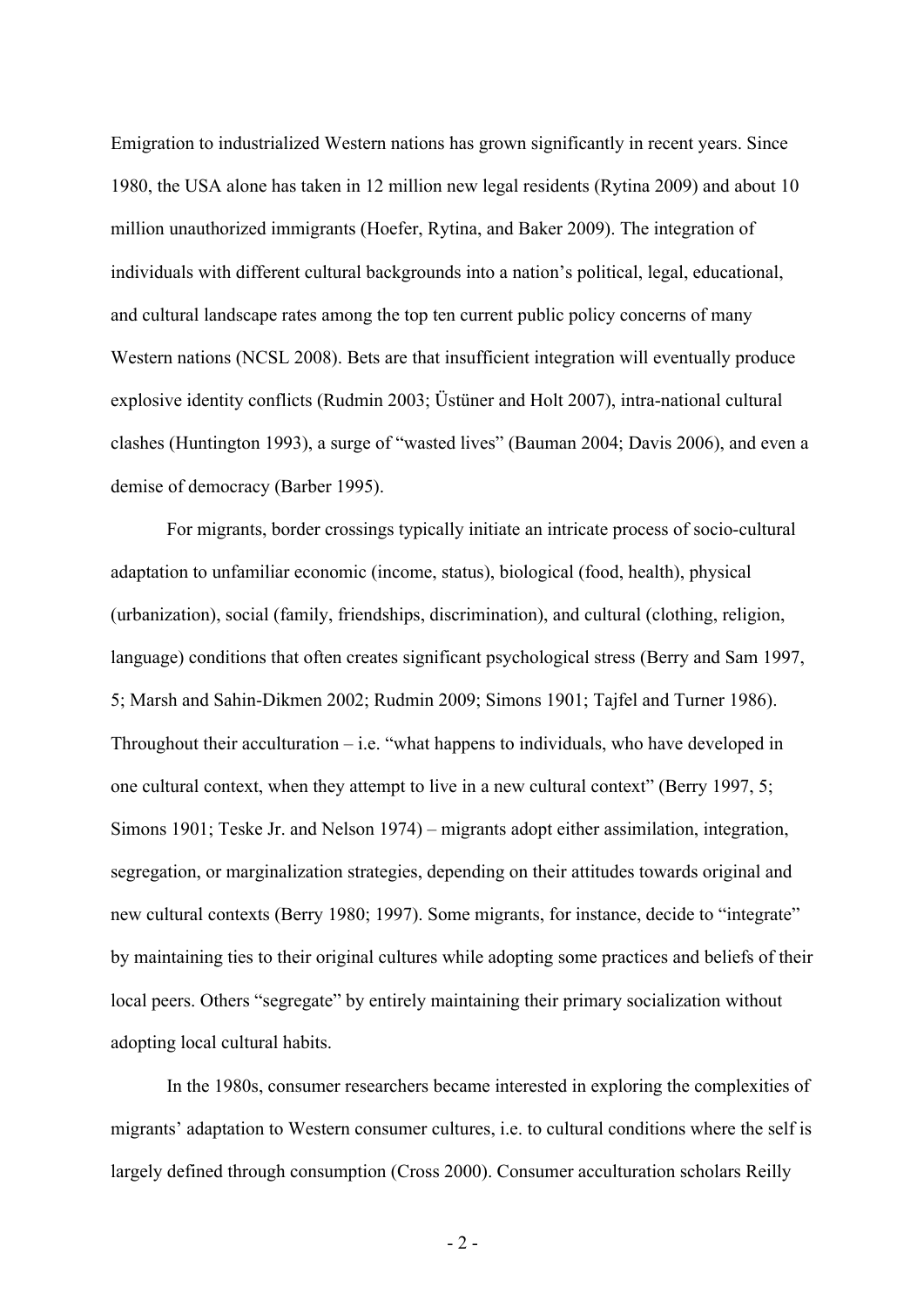and Wallendorf (Reilly and Wallendorf 1987; Wallendorf and Reilly 1983b), Saegert, Hover, and Hilger (1985), and Desphande, Hoyer, and Donthu (1986) established the field of "consumer acculturation research" by assessing the levels of assimilation through differences in consumption choices vis-à-vis American mainstream consumers. Breaking with these authors' theory of gradual assimilation, Peñaloza (1989; 1994; 1995), Oswald (1999), and Askegaard, Arnould, and Kjeldgaard (2005) established the "postassimilationist" view – that migrants' identity projects and outcomes significantly depended on their economic, social, and cultural capital, leaving some marginalized with shattered hopes and dreams (Üstüner and Holt 2007) and others assimilated to an ethnic subculture (Peñaloza 1994).

In concert, consumer acculturation research has generated a wealth of knowledge useful for theoreticians, marketers, politicians, and social activists that seek to better understand, and potentially act upon, the lifeworlds of migrant consumers under diverse socio-cultural conditions. While making their contributions, these "path-making" studies have also contoured the boundaries of consumer acculturation as a field of research. More specifically, they cumulatively suggest that consumer acculturation research revolves around theories about migrant identity projects in times of transition, about the acculturation agents that are involved in this process, and about the kinds of outcomes (e.g. integration, resistance, or pendulism) that are produced under different national-cultural conditions (e.g. in North America, Denmark, or Turkey).

The first goal of this article is to discuss how prior studies, by suggesting a bounded set of phenomena and suitable methods, constrain the realm of possibilities for future consumer acculturation research. Its second goal is to combine selected cases of conceptual boundary crossing with indexical empirical evidence from a European interpretive study to develop a broader model of consumer acculturation. This model conceptualizes consumer acculturation as a set of interdependent, consumption-mediated social phenomena that occur within complex networks of socio-cultural adaptation.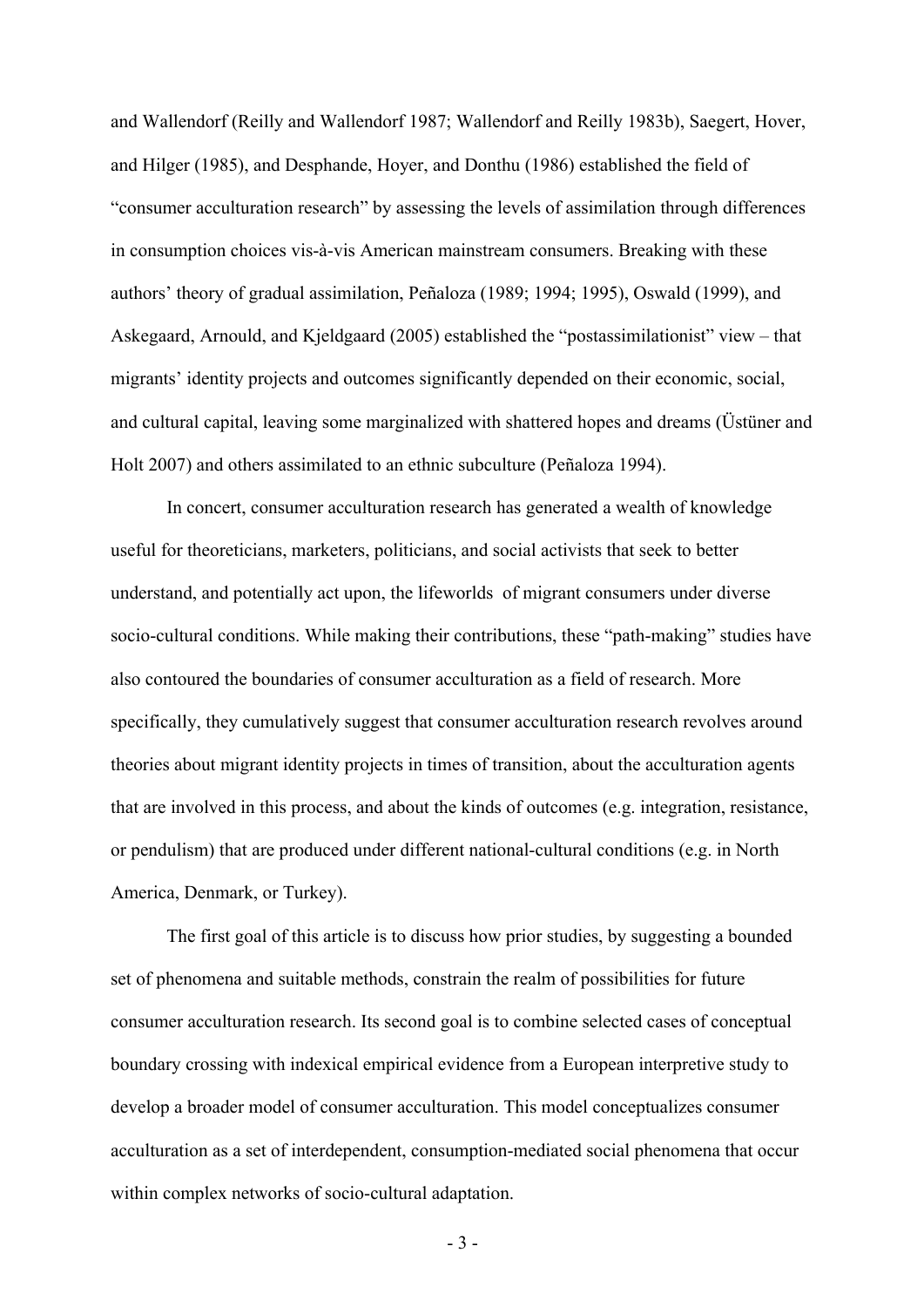To best deliver on these goals, this paper selectively revisits fourteen influential consumer acculturation studies in the light of the conceptual boundaries that they have collectively built – by providing certain theoretical definitions of identity building and acculturation agents, and by focusing on single-sided ethnographic methods – and highlights studies that have selectively crossed these boundaries. The paper comes to a close with a discussion about an alternative model of consumer acculturation and a suggestion for the roads that future research could take.

#### **Consumer Acculturation Theory Revisited**

The field of consumer acculturation research was significantly shaped by fourteen influential studies published in *Journal of Consumer Research*, in *Consumption, Markets & Culture*, and in *Advances in Consumer Research* (i.e. Askegaard, Arnould, and Kjeldgaard 2005; Desphande, Hoyer, and Donthu 1986; Hirschman 1981; Lindridge, Hogg and Shah 2004; Mehta and Belk 1991; O'Guinn, Lee, and Faber 1986; Oswald 1999; Peñaloza 1989; 1994; Peñaloza and Gilly 1999; Saegert, Hover, and Hilger 1985; Thompson and Tambyah 1999; Üstüner and Holt 2007; Wallendorf and Reilly 1983a). These studies illuminated and theorized on the actual socio-cultural and commercial dynamics that are a result of migrants moving between various (low- to high-income) social contexts. Many of these studies appear to be also interested in offering practical insights for commercial and political decision making in the interests of marginalized migrants. These publications were often inspired by sociological and psychological acculturation theory (often associated with the influential work of Berry and colleagues (Berry 1980; 1997; 2001; Berry *et al.* 1989)), but decidedly different because of their focus on consumption contexts and (later) interpretive empirical methods. The fourteen studies selected here took a leading role in the development of consumer acculturation theory by defining its phenomenological scope, its key theoretical concepts, and its most useful methods.

 $-4-$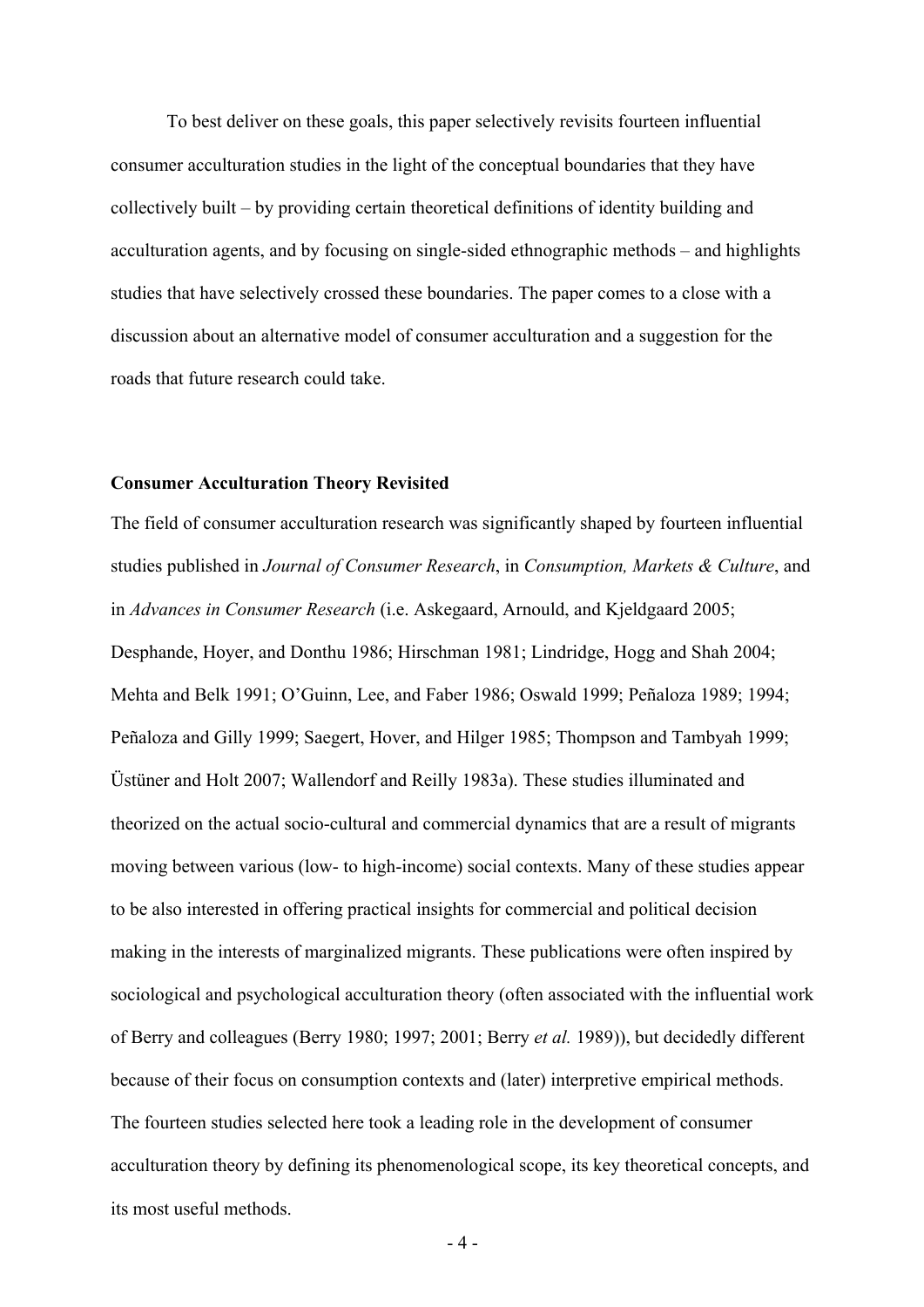This consumer acculturation literature broadly follows two waves of research that are distinct in their goals and methods. In the following outline of these two waves, the term "local" will be used to describe citizens with primary socialization and a lengthy family history in the context under study, whereas "migrants" shall refer to individuals that have crossed national, social, and/or cultural borders within the span of two preceding generations.

#### *The First Wave: Assessing Migrants' Consumption Patterns*

Consumer acculturation research started as a field of study interested in exploring why consumption patterns of immigrant groups differ from those of their local peers and what these differences reveal about the immigrants' level of assimilation to a local cultural context. Wallendorf and Reilly (Reilly and Wallendorf 1987; Wallendorf and Reilly 1983b, 300), for instance, illuminated that the "consumption behavior patterns of Mexican-Americans cannot be viewed as a simple median between that of the Mexicans and that of the Anglos," as proposed by the dominant Berry model (Berry 1997), but that Mexican immigrants, who often immigrate with high hopes of personal gain, sometimes "over-assimilate" to an internalized, but outdated, Anglo-American cultural style. Mehta and Belk (1991, 408) reported an opposite, anti-assimilation effect in a comparison study of favorite possessions of highly educated, upper-middle-class Indians living in Bombay or the U.S. This insightful work revealed that their informants not only adopted American clothing, food, or furnishing styles (as predicted by the assimilation model) but also used special Indian possessions for "hyperidentification" with their native, but outdated, cultural context. Together these studies demonstrate the influence (and inertia) of imagined original (Ger and Østergaard 1998; Mehta and Belk 1991) and local (Wallendorf and Reilly 1983b) cultural styles on immigrants' überor anti-assimilative consumption.

Building on Hirschman (1981), Desphande, Hoyer, and Donthu (1986) were among the first consumer researchers to assess behavioral differences not only between ethnic

- 5 -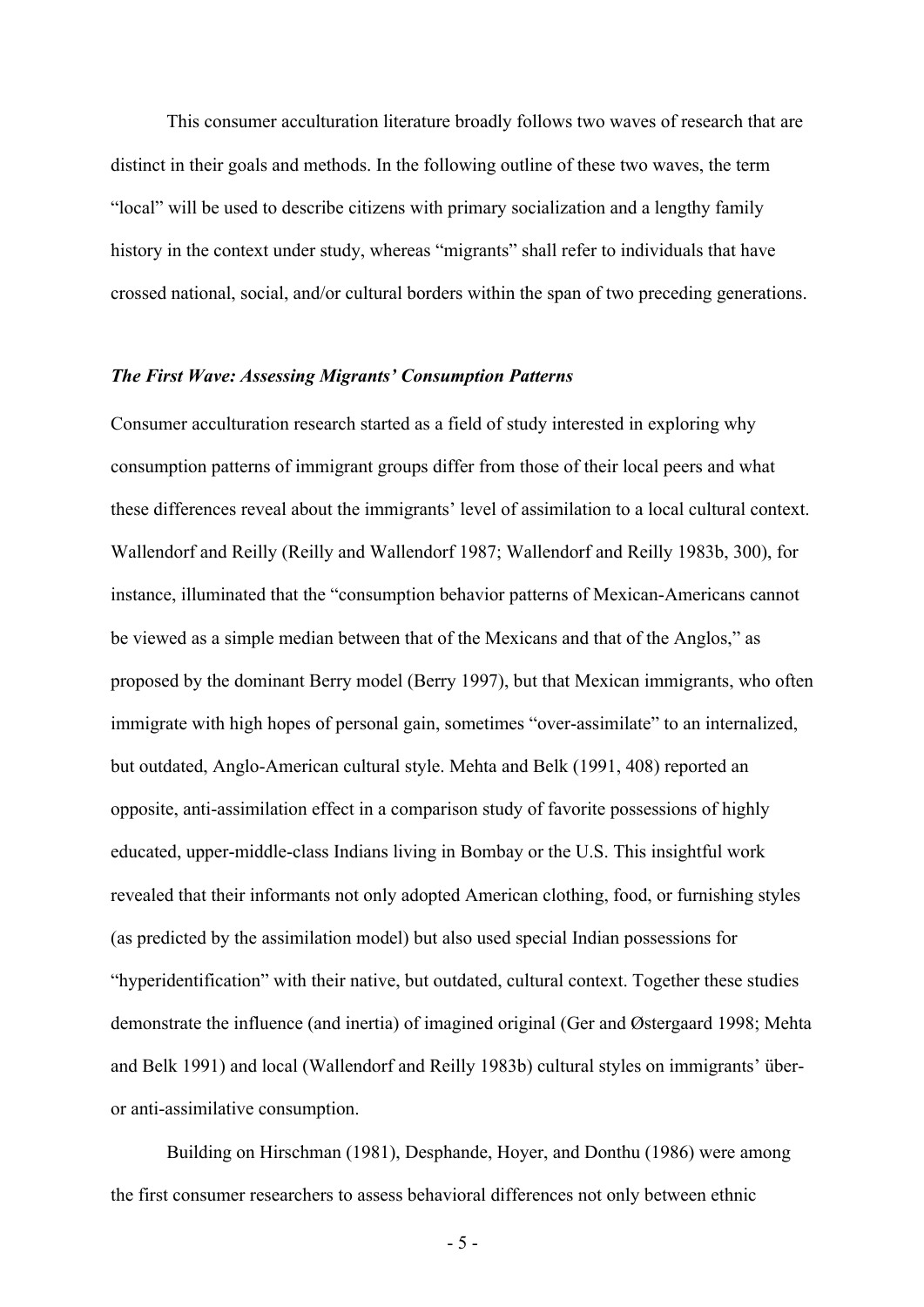immigrant and dominant groups but also between consumers of the same ethnic background. Desphande, Hoyer, and Donthu's (1986) insightful study demonstrates that measures of brand loyalty, attitudes towards business, or the use of media not only differ between ethnic and dominant consumers (as widely recognized in prior work) but also among ethnic consumers with different strengths of "ethnic identification." Much ethnic and immigrant consumption research published after this work no longer assessed ethnicity via socio-demographics such as consumers' country of birth, language or surname, but through self-proclaimed identification with an ethnic group.

Vis-à-vis the prevailing view in cross-cultural psychology, this first wave of consumer acculturation research demonstrated a) that the acculturation process does not follow the expected linear pattern of progressive cultural assimilation but takes "multiple, simultaneous and less direct paths" (O'Guinn, Lee, and Faber 1986, 597), b) that Berry's model of "level of acculturation" (1980; 1997, 5) ignores empirically more complex identity outcomes such as over-assimilation or hyperidentification, and c) that access to and consumption of institutional "agents of acculturation," such as American mass media, can strongly affect immigrants' assimilation paths and outcomes (O'Guinn, Lee, and Faber 1986). These important conceptual findings established the points of departure for the second wave of consumer acculturation theory.

#### *The Second Wave: Exploring Consumer Acculturation Experiences*

Peñaloza's groundbreaking work marks the beginning of the second wave of consumer acculturation studies (Peñaloza 1989). She is interested in exploring how – rather than measuring "how much" – immigrant consumers acquire the "skills and knowledge relevant to engaging in consumer behavior" (110) in a foreign cultural context. This influential study on Mexican immigrants in the United States focused on specific acculturation processes and conditions, i.e. "the environment inhabited by Mexican immigrants and what their lives were

- 6 -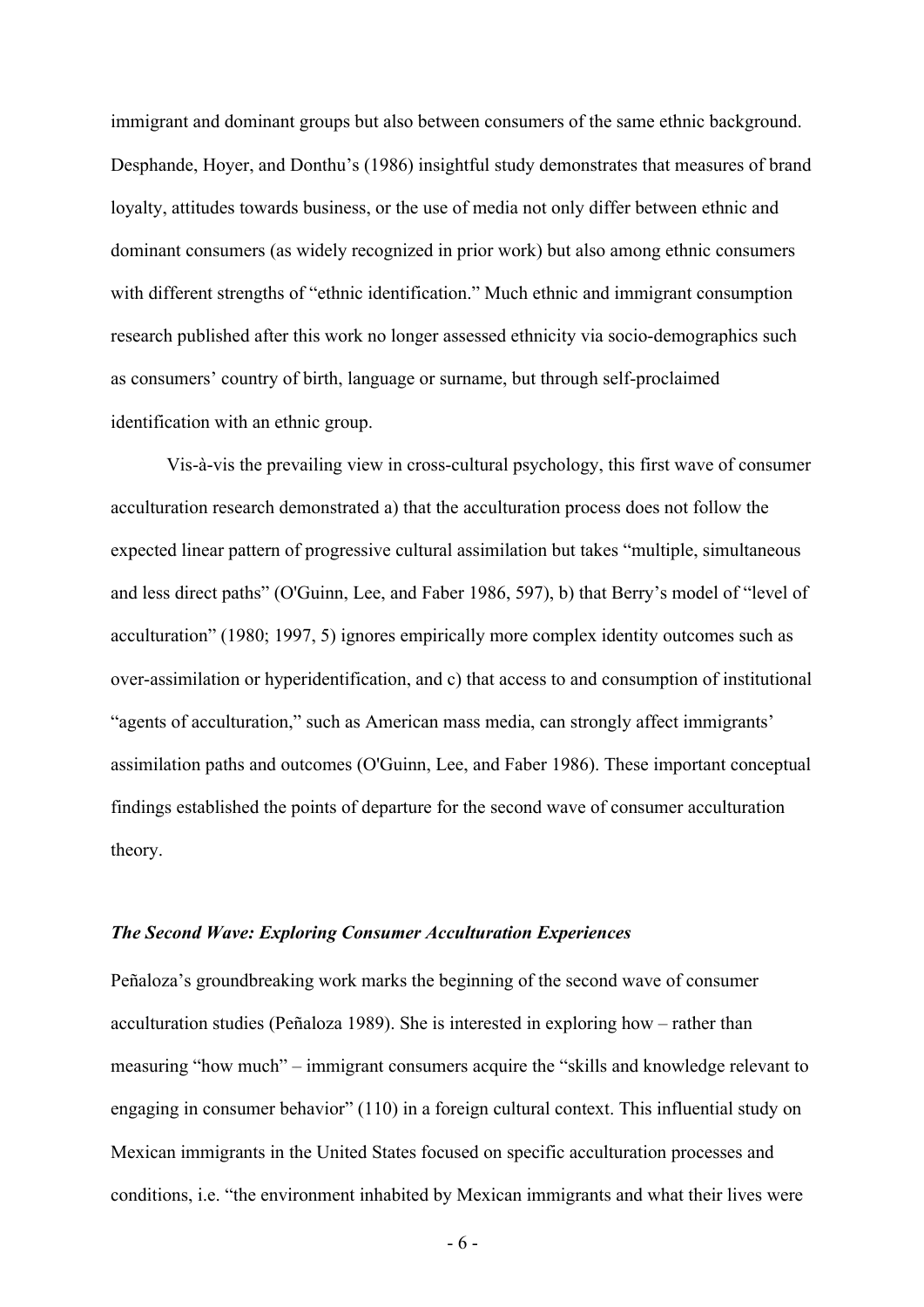like in the United States" (Peñaloza 1994, 36), that shaped acculturation experiences and outcomes. Using ethnographic, interpretive methods, the author meticulously described the complexities of immigrants' lives between two worlds. The study revealed that, on a functional level, her informants quickly adopted American products and services that exhibited a high rate of visibility and social acceptance – such as clothing or automobiles – and also goods and services that were best attuned to maintaining social ties, i.e. the telephone, food preparation objects, or Spanish media (Peñaloza 1994, 49). However, on a symbolic level, her participants often consumed these original American objects and services in ways reminiscent of their Mexican cultural heritage. By combining functional assimilation with cultural rejection in consumption practices, these informants managed to selectively resist the push and pull of Anglo and Mexican marketers in unprecedented ways. Peñaloza weaved these novel insights into an empirical model of consumer acculturation that turned into an important reference point for many subsequent studies.

This study not only carried consumer acculturation theory into previously unused methodological terrains (i.e. ethnographic inquiry) but also marked the field's phenomenological and conceptual scope in three important ways: first, Peñaloza (1994) conceptualized consumer acculturation as "general process of movement and adaptation to the consumer cultural environment in one country by persons from another country." Although the focus on the "general process" of movement from one environment to another echoes a general directedness suggested by traditional acculturation psychology (Berry 1997), Peñaloza argues that immigration does not necessarily lead to assimilation (Askegaard, Arnould, and Kjeldgaard 2005, 161).

Second, the author maintains the focus on exploring influences from two outwardly distinct but inwardly – to a large extent – homogeneous cultural environments, the culture of origin and the culture of immigration. In this view, family, friends, media, and social and religious institutions from both cultures serve as "dual sets of acculturation agents" (49), i.e.

- 7 -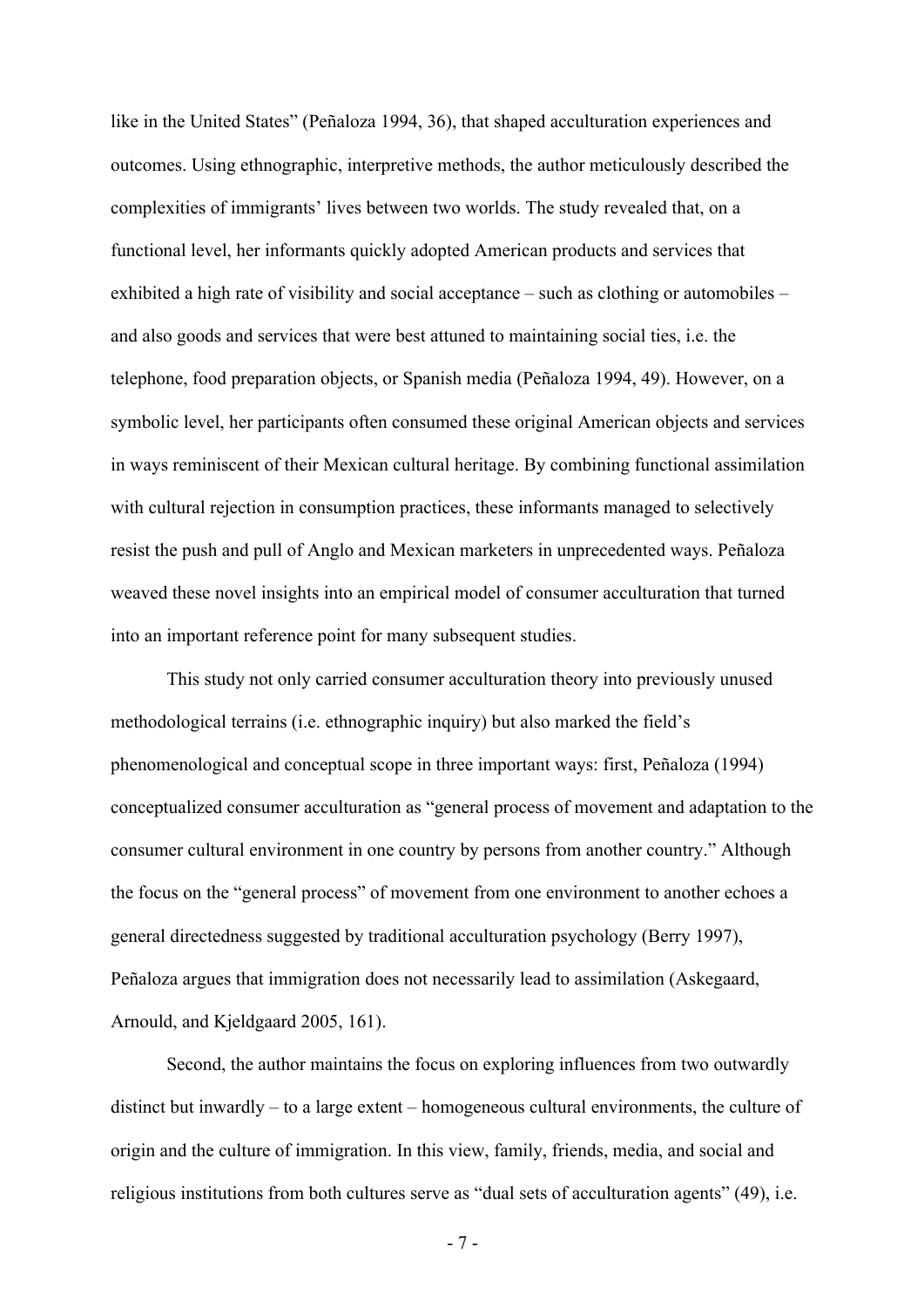people and organizations that help immigrant consumers to get along and to reproduce Mexican or Anglo-American cultural norms in their new cultural context (O'Guinn, Lee, and Faber 1986; Peñaloza 1994, 35).

And third, by modeling consumer acculturation as a process that leads to either of four "consumer acculturation outcomes" (Peñaloza 1994, 48), Peñaloza echoed a traditional approach in psychology and in first wave consumer acculturation theory to assessing acculturation outcomes even though her differentiations were interpretive, not quantitative. Her consumer acculturation outcomes – assimilation, maintenance, resistance, and segregation (Peñaloza 1994, 48) – each express, like those in Berry's (1980; 1997) model, a combination of affirmative and rejectionist attitudes towards the original and foreign cultural contexts. But her Mexican immigrants' resistance to American material values and consumption practices moves beyond Berry's more passively constructed "marginalization" strategy (Peñaloza 1994). So, together with earlier consumer research findings (Mehta and Belk 1991; Wallendorf and Reilly 1983b), Peñaloza's (1994) study falsified Berry's claim for a "universalist perspective" (Berry 1997, 5; Berry and Sam 1997, 296; Rudmin 2003) by highlighting cases that were not fully captured by Berry's prevailing four-fold matrix.

Oswald's (1999, 303) research of Haitian migrants in the U.S. added another interesting aspect to the study of consumer acculturation outcomes. By studying how Haitian immigrants wear and understand clothes and accessories that they associate with their "home" or "host" culture, she illustrated the instability of acculturation outcomes, neglected by prior research (cf. Lindridge, Hogg and Shah 2004). She found that Haitian migrants used consumption to "swap" between cultures and multicultural identities, rather than to occupy fixed identity positions. Askegaard, Arnould and Kjeldgaard (2005, 168) strengthen these theories of identity outcomes and dynamics by demonstrating that Greenlandic informants in Denmark "move between" positions of hyperculture, assimilation, integration, and pendulism. These positions, again, differ significantly from the strategies adopted by poor Mexican or

- 8 -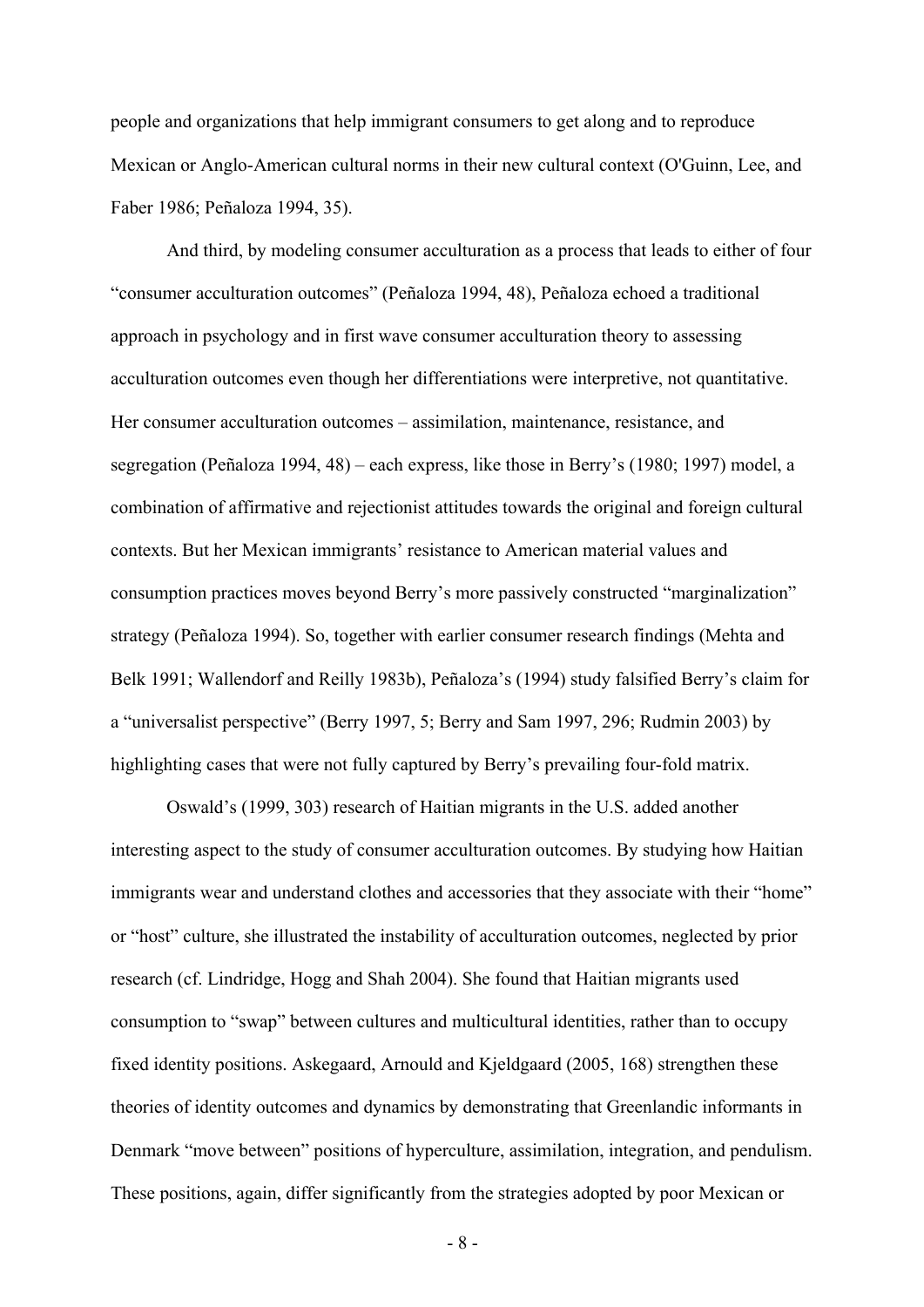high culture Haitian immigrants in the United States. Lastly, and most recently, Üstüner and Holt (2007) described the "shattered identity projects" that Turkish migrant women experience in a squatter camp outside Ankara. As they show, this frustrating outcome results from experiencing modern (vs. postmodern) cultural conditions in which migrants without sufficient financial and social capital have no means to manifest their pre-migration imaginations of upward social mobility (Luedicke and Pichler 2010).

Oswald's (1999) study added another key conceptual element that significantly shaped subsequent consumer acculturation theory. For theoretical purposes, Oswald borrowed Berry's constructs of "home culture" and "host culture," originally created to measure an immigrant's tendency to accept or reject either of two homogeneous systems of meaning. Whereas Peñaloza (1994) referred to these realms carefully as "culture of origin" and "culture of residence" to avoid compromising on potential cultural diversity, many post-1999 studies readily adopted Oswald's dualistic home/host notation without questioning its reductionist make (see Askegaard, Arnould, and Kjeldgaard 2005 for a critique).

For better illustration, Figure 1 summarizes the central antecedents, resources, influences, and outcomes established by the existing body of consumer acculturation literature. It represents the prevalent, cumulative conceptualization of consumer acculturation as a process throughout which immigrants move from physical border crossings to consumer acculturation outcomes, drawing on acculturation agents as they go and coping with the sociocultural conditions that they cannot control. More specifically, the figure arranges the individual migration antecedents noted by Peñaloza (1994, left boxes); the discursive elements, cultural models, and acculturation agents highlighted by Peñaloza (1994), Oswald (1999), and Askegaard, Arnould, and Kjeldgaard (2005) (lower middle boxes); the broader socio-cultural conditions analyzed by Üstüner and Holt (2007), the processes and practices addressed by all authors, and the range of consumer acculturation outcomes and movements between them that researchers have identified in distinct empirical contexts (right boxes).

- 9 -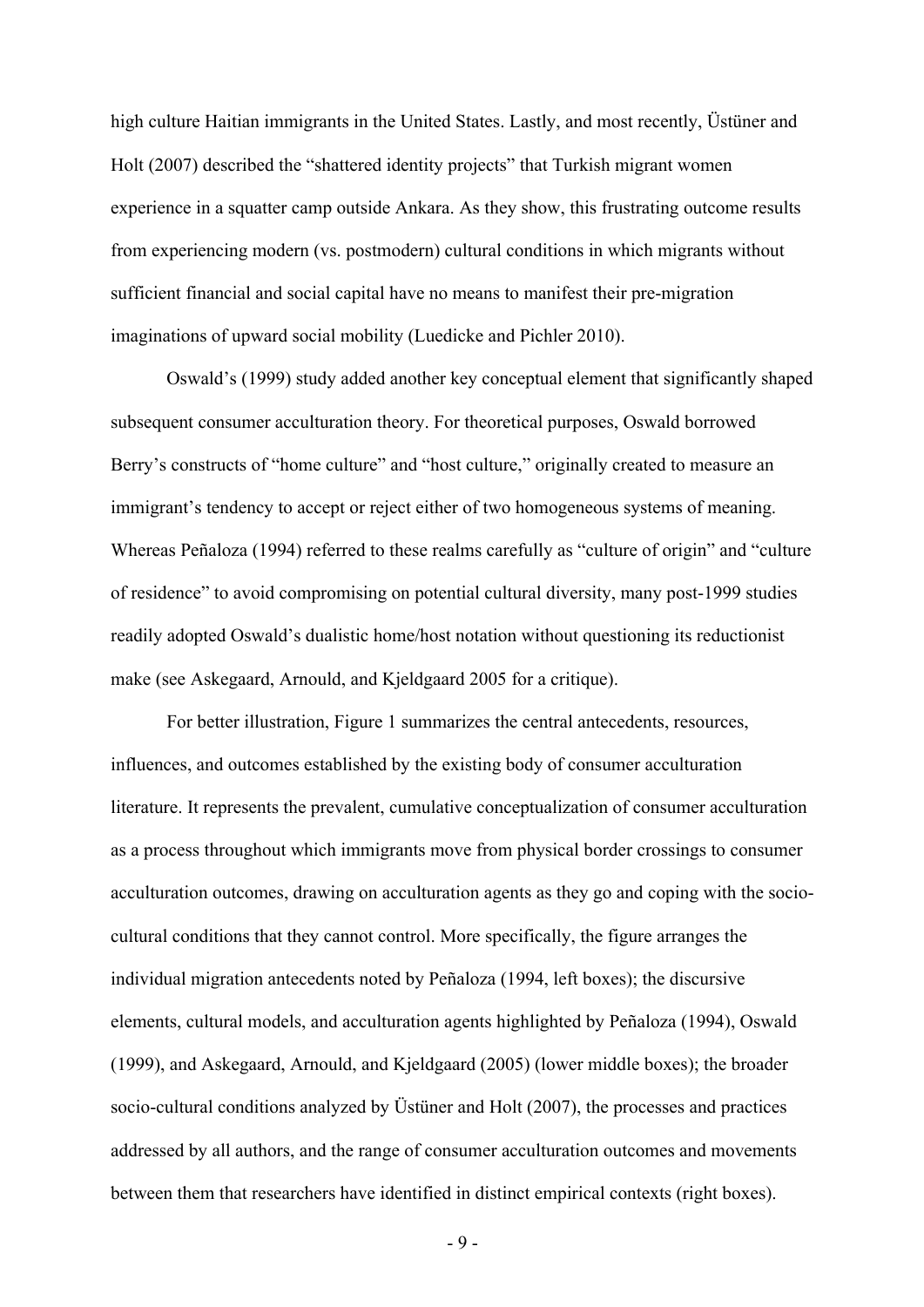Importantly, the existing schematic models reflect a general directedness of acculturation processes, even though this assumption is frequently theoretically and empirically rejected.



Figure 1: A synthesized model of consumer acculturation phenomena

As the above model illustrates, these influential studies have cumulatively defined the phenomenological scope of consumer acculturation theory, which concepts are key to making sense of its empirical observations, and how consumer acculturation phenomena are successfully studied. The following section discusses three influential decisions that enabled a significant theoretical progress but also raised subtle conceptual boundaries for future acculturation research projects.

The impetus to frame theoretical decisions as conceptual boundaries was fired by empirical data selected from a broader study of migrant and non-migrant consumer relations in Germany and Austria. The study collected relational narratives of participants to better understand the influences of consumption practices on inter-cultural relations. Select data from these narrations open the sections below to provide a sense of (not proof for) the social complexities that can emerge when migrants and locals compete for market-based (identity)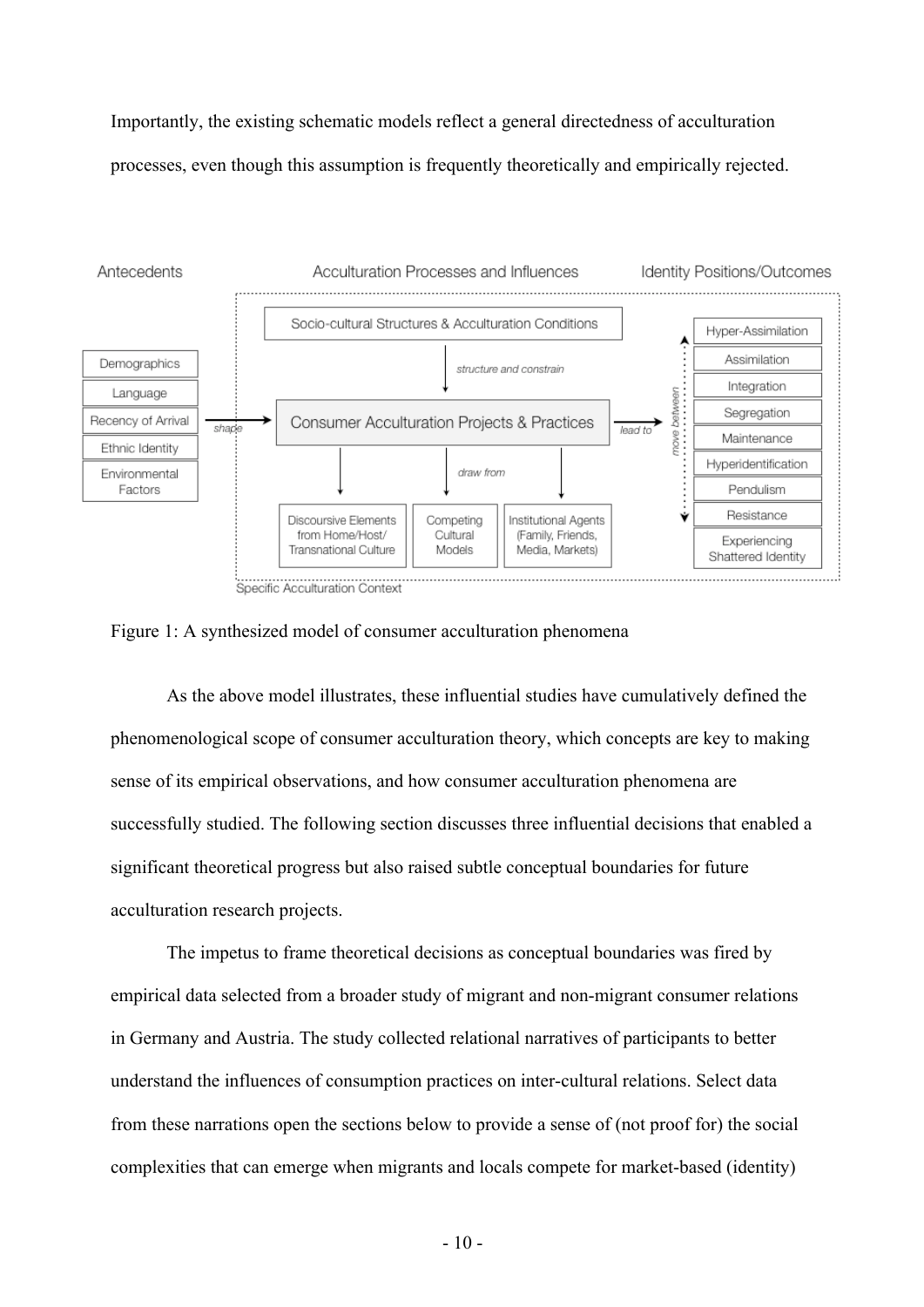resources.

#### **Conceptual Boundaries**

*from Turkey)*

*Respondent: Last weekend, I drove to Munich in my 3-series BMW convertible. I went with my friends. We were listening to music [Turkish hip-hop], cruised downtown, with an open rooftop. We had a great time. Girls loved it too. Interviewer: Did you ever receive any responses from people while driving your car? R: It happened once. A couple of German guys. They look at my car and flip me off [show the middle finger] and shout, "Look at his car" or so. I: What happened then? R: I wanted to jump out of the car. My friends held me back. I would have killed him [expressed with a kind of gangster coolness]. Really. He doesn't know me, I don't know him. And he flips me off??! (Akim, 22, Germany, parents immigrated* 

- 11 - This noteworthy story told by Akim, a 22-year-old, second-generation Turkish-German, BMW enthusiast from Berlin, recounts an overt conflict between a group of German ("local" as defined above) and Turkish-German ("migrant") consumers over the locally acknowledged cultural styles of driving a BMW convertible car in Berlin. The quote points at an embedded, multi-directional, and sometimes actively contested acculturation experience. And it suggests a central role of symbolic consumption practices and brand enthusiasm for representing and developing inter- and intra-cultural relations between migrants and locals. Although the second wave of consumer acculturation research has occasionally noted such embedded experiences and interactions with locals, it has neither empirically explored nor theoretically unpacked or included them in the conceptual models of consumer acculturation. As the following sections will discuss, existing theory has – potentially owing to its conceptual boundaries – thus far paid scant attention to locals' responses to migrants' consumption behaviors; to potentially influential inter-cultural relations between migrants, other migrants, locals, and other locals; and to what happens to the identities of locals, migrants, and their brands when these diverse groups build their consumer identities on the same (symbolic)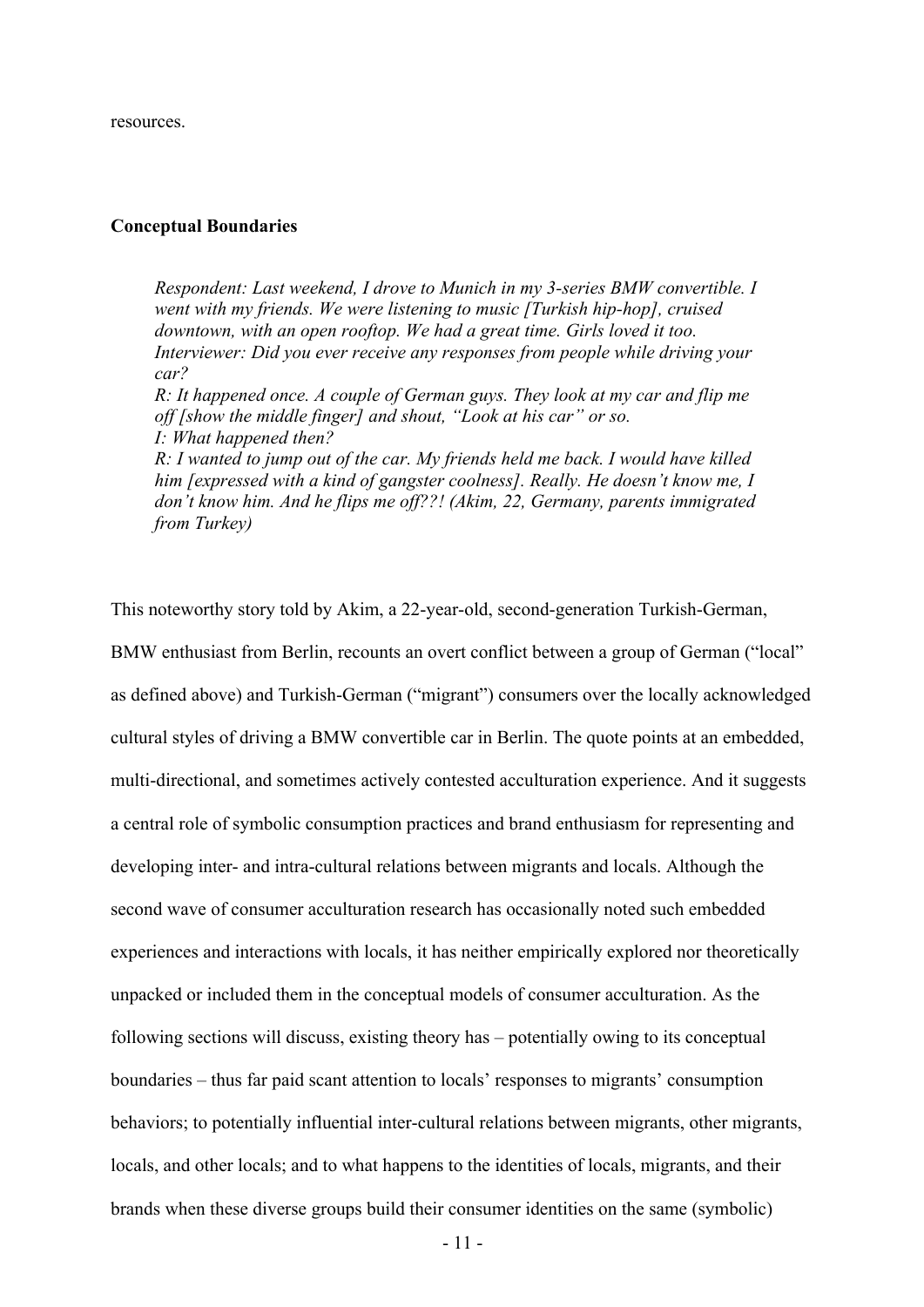market resources.

#### *One: Identity Construction*

*We had been driving in the left-hand lane, but the other guy got stuck at road works in the right-hand lane. I had not seen him, nor did my friend. He honked like crazy as we drove by and he yelled at us 'Why don't you go back to Turkey'! I was soooo frustrated. It was the first time I'd heard something like that. And I'm not from Turkey. (Said, 55, Berlin, born in Iran)* 

The first conceptual border concerns the question if and to what extent migrant identity construction depends on the discourses and practices in the social environment in which it occurs. The consumer acculturation literature has established a view akin to an "individuallevel, voluntarist" model of identity construction (Üstüner and Holt 2007, 54). In this view, migrants can mix and match "goods to forge a new identity" up to the point where they "wear their ethnicity as a kind of garment that can be purchased, sold or discarded, or traded as the situation demands" (Oswald 1999, 314). From this perspective, mass media, extended family, peer groups, institutions, and consumption practices serve migrants as overtly available but non-agency resources for individual and group identity projects (Askegaard, Arnould, and Kjeldgaard 2005; O'Guinn, Lee, and Faber 1986; Peñaloza 1994).

The extent to which migrants adopt or reject certain discursive elements and cultural models from home, host, and transnational cultural contexts allows researchers to judge the "outcome" (Peñaloza 1994) of their acculturation projects, or their "identity position" (Askegaard, Arnould, and Kjeldgaard 2005; Üstüner and Holt 2007) between two cultural systems. When prior studies specified the identity outcomes of overassimilation (Wallendorf and Reilly 1983b), hyperidentification (Mehta and Belk 1991), hyperculture, pendulism (Askegaard, Arnould, and Kjeldgaard 2005), or resistance (Peñaloza 1994), they bolstered this belief that each migrant can actively select "a particular identity project from the range of discourses that are available" (Üstüner and Holt 2007, 42).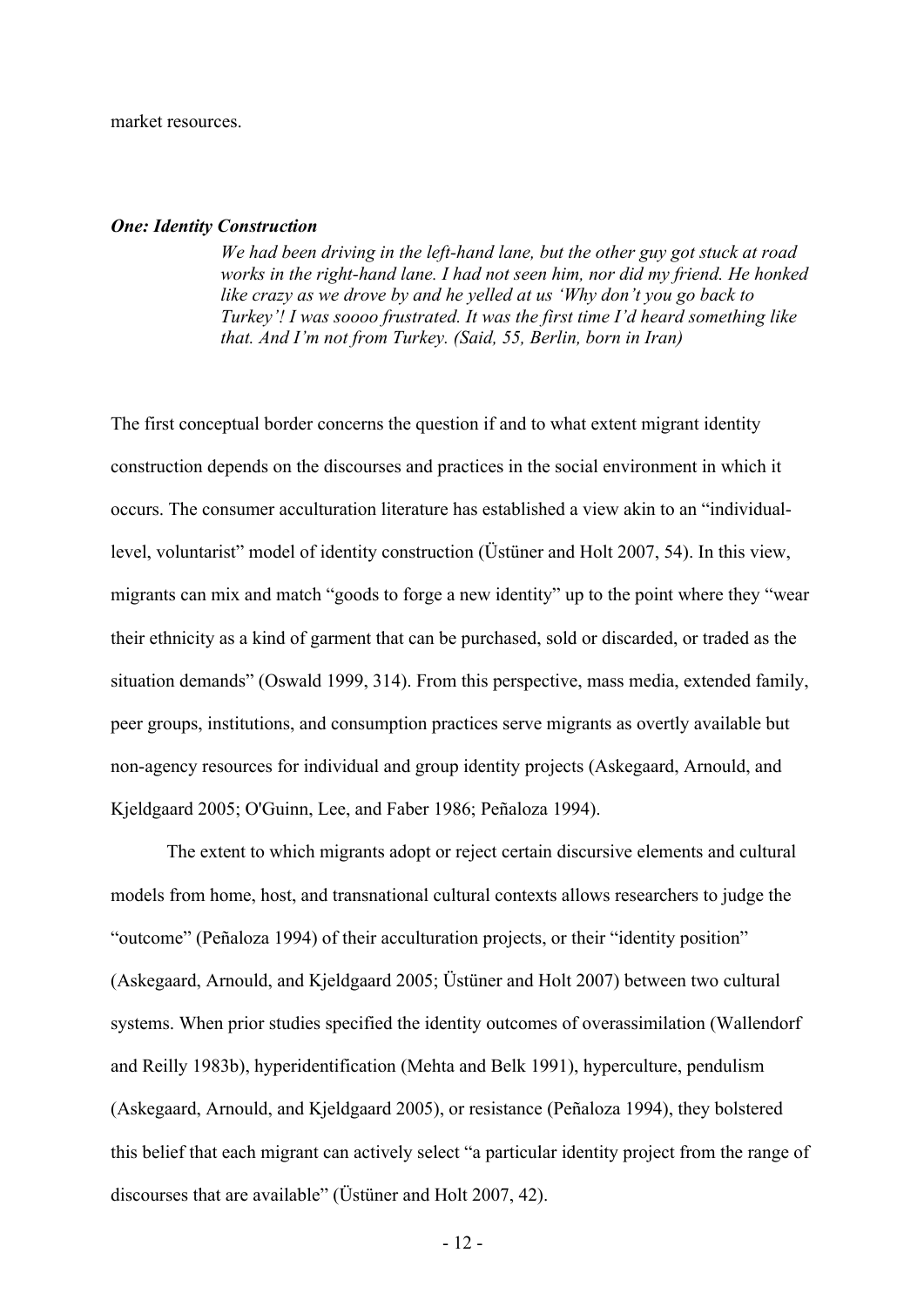The resulting view is of an identity construction process that a) occurs largely shielded from interactions with the broader social environment and b) results in distinct and identifiable identity outcomes. This view imposes two boundaries on consumer acculturation theory.

#### *a) Identity Construction is Conditioned*

Philosophy (Sartre 1969), social identity theory (Brown, Tajfel, and Turner 1980; Tajfel and Turner 1986; Turner, Brown and Tajfel 1979), acculturation psychology (Berry 2001; Leong 2008), sociology (Nagel 1994), and consumer research (Avery 2007; Kates 2004; Schouten and McAlexander 1995; Zaltman 2000) have long established the idea that human identity can only be constructed in relation to a social environment. Sartre (1969), for instance, generally maintained that to fully realize all structures of their being, humans depend on observations of and interactions with other humans. In more specific consumer research, Muñiz and O'Guinn (2001, 419) reported that brand community members build social hierarchies through elaborate legitimization practices. They show that the outside definition of a person's "social fit with a society's or community's shared norms" (Suchman 1995, 574) constitutes an important social process "whereby members of the community differentiate between true members of the community and those who are not, or who occupy a more marginal space." The core members' granting of access to their inner circles is similarly bound to a stereotypical construction of roles, – a typical newcomer, or a fan of the oppositional brand – and how members of the community relate to them (Muñiz and O'Guinn 2001). The human use of stereotypes is also important for acculturation theory because such shared beliefs of others that build and "simultaneously disavow or mask" (Bhabha 2004, 110) socio-cultural differences can significantly affect consumers' acculturation projects.

Acculturation psychologists Nesdale and Mak (2000, 483) address this issue by measuring the main drivers of identification with the host culture for migrant groups.

- 13 -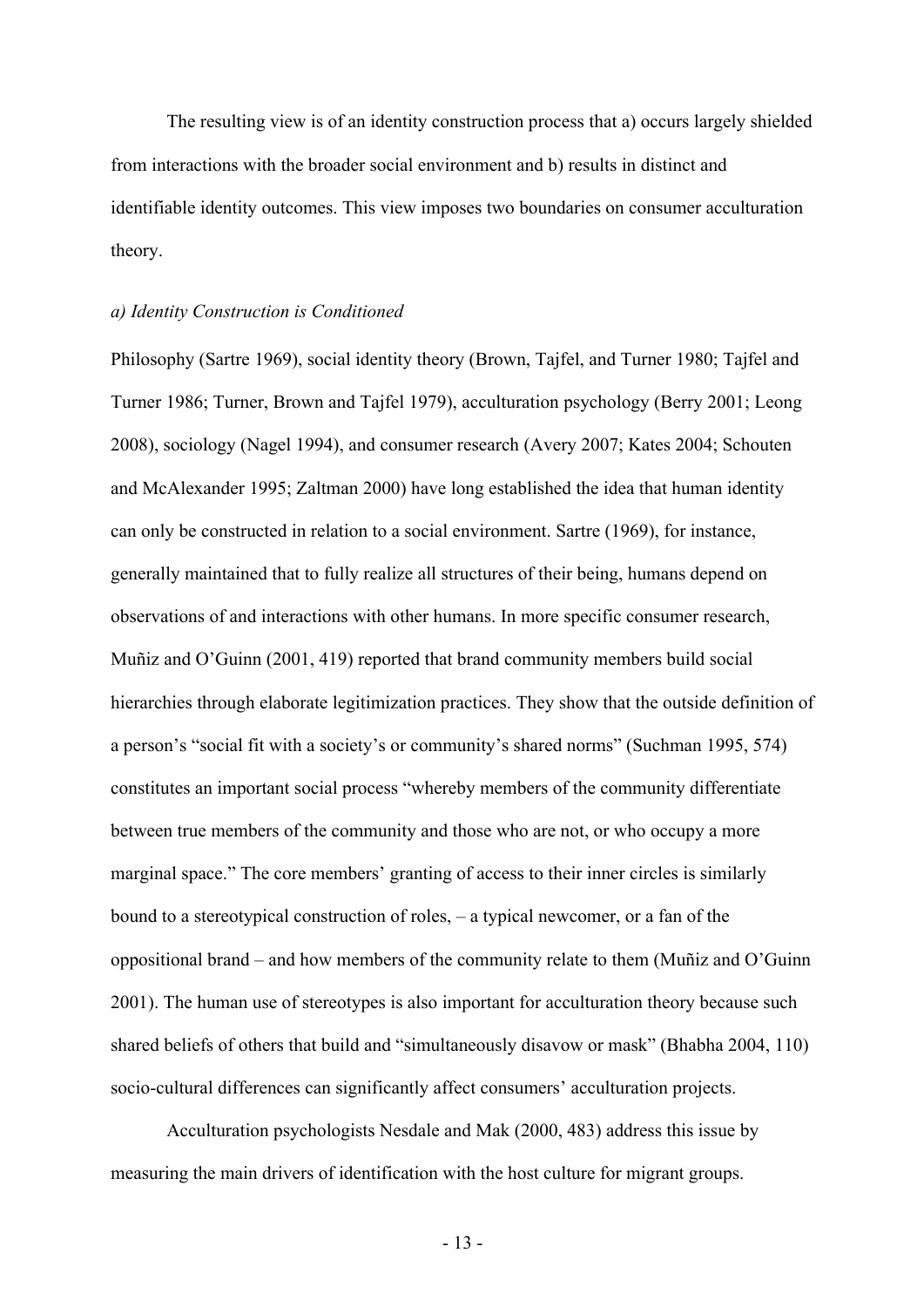Collecting data from six migrant groups in Australia, they diagnosed that host country identification is firstly driven by the immigrants' attitudes towards the local culture and society, but secondly and thirdly "by the degree of acceptance by members of the dominant cultural group [and] the success immigrants experience in the new country." In effect, their participants' host culture identification significantly depended on "the extent [to which migrants] feel accepted and welcomed as new members of the community, particularly by members of the dominant cultural group" (cf. Leong 2008; Ward and Masgoret 2006). Ruggiero, Taylor, and Lambert (1996) explained that, in consequence, discrimination by locals in public settings, job markets, housing markets, and dealings with the police significantly leverage migrants' tendencies to maintain their cultural heritage.

This interdependency of migrant identity construction, local stereotypes, and attitudes towards immigrants did not go unnoticed in consumer acculturation theory. Peñaloza (1995, 89), for instance, acknowledged that a "significant part of the informants' consumer acculturation processes entailed learning who they were and how they were valued in the United States system" and that learning "one's place in society, that is, how people see each other and attribute membership in particular social categories, was an integral part of consumer acculturation" (Peñaloza 1994, 47). Askegaard, Arnould and Kjeldgaard (2005, 163) reported on a different outcome of external identity construction. One Greenlandic immigrant in Denmark complained in their interview about getting "a little tired of all these Greenlanders" that were (for her) unwilling or unable to adopt to Danish professionalism as well as she did. The informant perceived collaboration with such compatriots as "kind of a job", i.e. an additional, potentially avoidable, and tiring part of her work.

Yet, even though such cases of conflict-laden social interactions have been reported in prior studies, their potential influence on consumers' acculturation projects were not explored or considered relevant enough for inclusion in consumer acculturation models. Yet if acculturation is indeed a process of give and take to a greater or lesser degree (Simons 1901;

- 14 -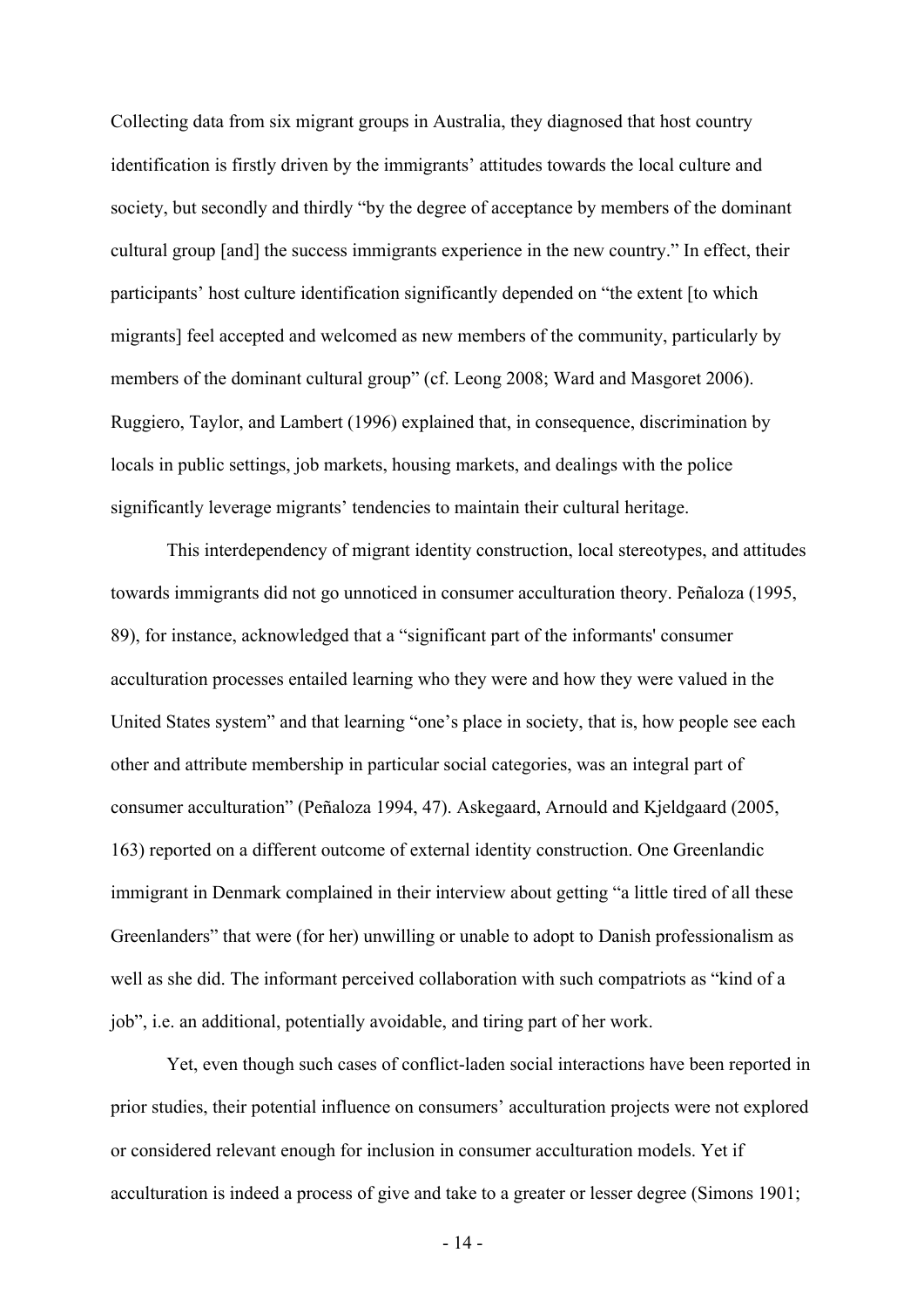Teske Jr. and Nelson 1974) and, thus, a multi-directional process of socio-cultural adaptation, a focus on identity building that depends mainly on migrants' emerging attitudes towards migrant and local cultural habits but not on actual social interactions with local peers may capture only one side of a broader, multi-sided system of influences. As in the above case of Akim, Jafari and Goulding's (2008) inspiring research on the "torn self" of Iranian immigrants in the UK suggests that migrant identity construction is also perhaps less voluntary than previously suggested.

#### *b) Identity Outcomes are Contingent upon Context and Perspective*

The theoretical focus on identity outcomes perpetuates, in part, the traditional psychology of the acculturation framework made popular by social psychologist Berry and his colleagues. Consumer acculturation researchers added important qualitative nuances to their quantitative measures without, however, abandoning its general logic of determining an identity position (i.e. assessed by a predominance of beliefs, values, and consumption practices) somewhere between migrant and local cultural contexts.

Historically, the psychologists' search for identity outcomes was motivated by the desire to understand which acculturation strategy was the least stressful for migrants and, thus, to provide guidance for political decision making (Berry 1980; 1997; 2001; Rudmin 2007). However, this project has, despite significant efforts, failed to produce consistent results (Boski 2008; Rudmin 2003; 2007).

According to Rudmin's (2007) sweeping critique in "Acculturation Alchemy," acculturation psychologists have frequently misread and ignored prior findings in an attempt to establish the potentially morally privileged outcome of integration as the least stressful. In fact, acculturation "outcomes" are difficult to measure with quantitative methods since their evaluation is – as consumer acculturation theorists have demonstrated – largely contingent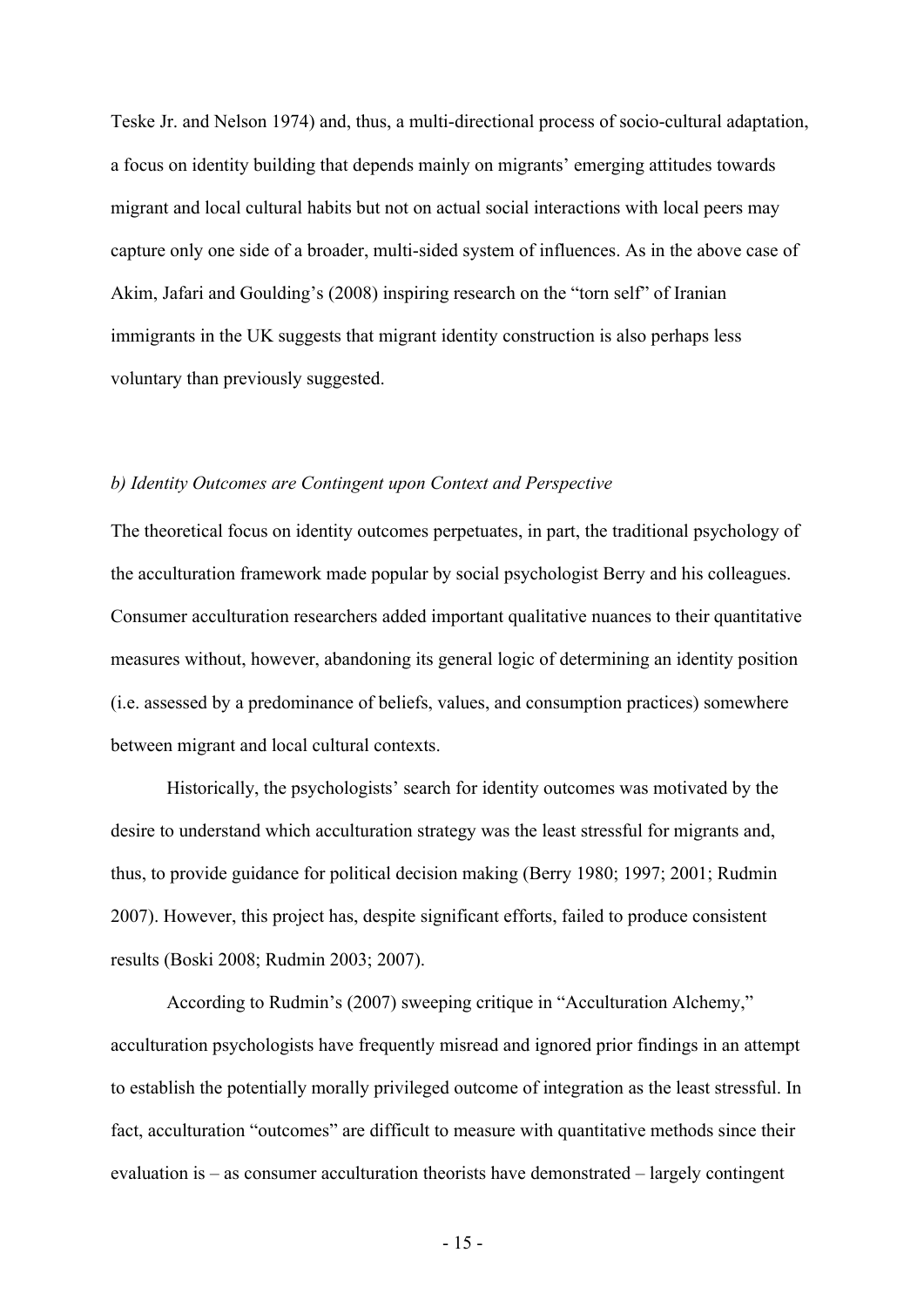upon specific contexts (see Rudmin 2007 for a critique) and it may be different for the different roles that consumers adopt (see Jun et al. 1994 for a review). Lastly, the level of acculturation stress is, according to various authors, more dependent on situational factors such as job opportunities or media exposure than on a-priori attitudes towards migrant or local cultures (Jafari and Goulding 2008; Jamal and Chapman 2000; Lindridge, Hogg and Shah 2004; Seelye and Brewer 1970; Üstüner and Holt 2007).

First and second wave consumer acculturation researchers introduced various identity outcomes in extension of the Berry model (Askegaard, Arnould, and Kjeldgaard 2005; Mehta and Belk 1991; Oswald 1999; Peñaloza 1994; Üstüner and Holt 2007; Wallendorf and Reilly 1983b). But they have seldom focused on the psychological or communal favorability of these outcomes; nor have they developed implications for political or social remediation as suggested by Jun and colleagues (1994). If acculturation outcomes cannot be seen as having more or less favorable results at individual and community levels, how can the continued search for yet another context-specific identity outcome be both theoretically and practically useful? Üstüner and Holt (2007, 55) and Jafari and Goulding (2008) recently demonstrated that the search for identity outcomes yields important theoretical and practical insights if 1) such outcomes frequently appear under similar (but not unique) bundles of socio-cultural conditions, and 2) they can reasonably be linked with individual and social identity consequences. More precisely, Üstüner and Holt revealed that rural Turkish migrants to suburban Turkish squatters experienced "shattered identity projects" under dominated, modern cultural conditions and argued that these frustrations may eventually turn into collective resistance against the dominant class (as witnessed before in the Paris *banlieue* or the Burnley race riots).

Another important difference in Üstüner and Holt's (2007) and Jafari and Goulding's (20008) theorizing is that they highlight identity conflicts that are not defined by the migrants' level of acceptance or rejection of contextual cultural models, but by the level of fulfillment

- 16 -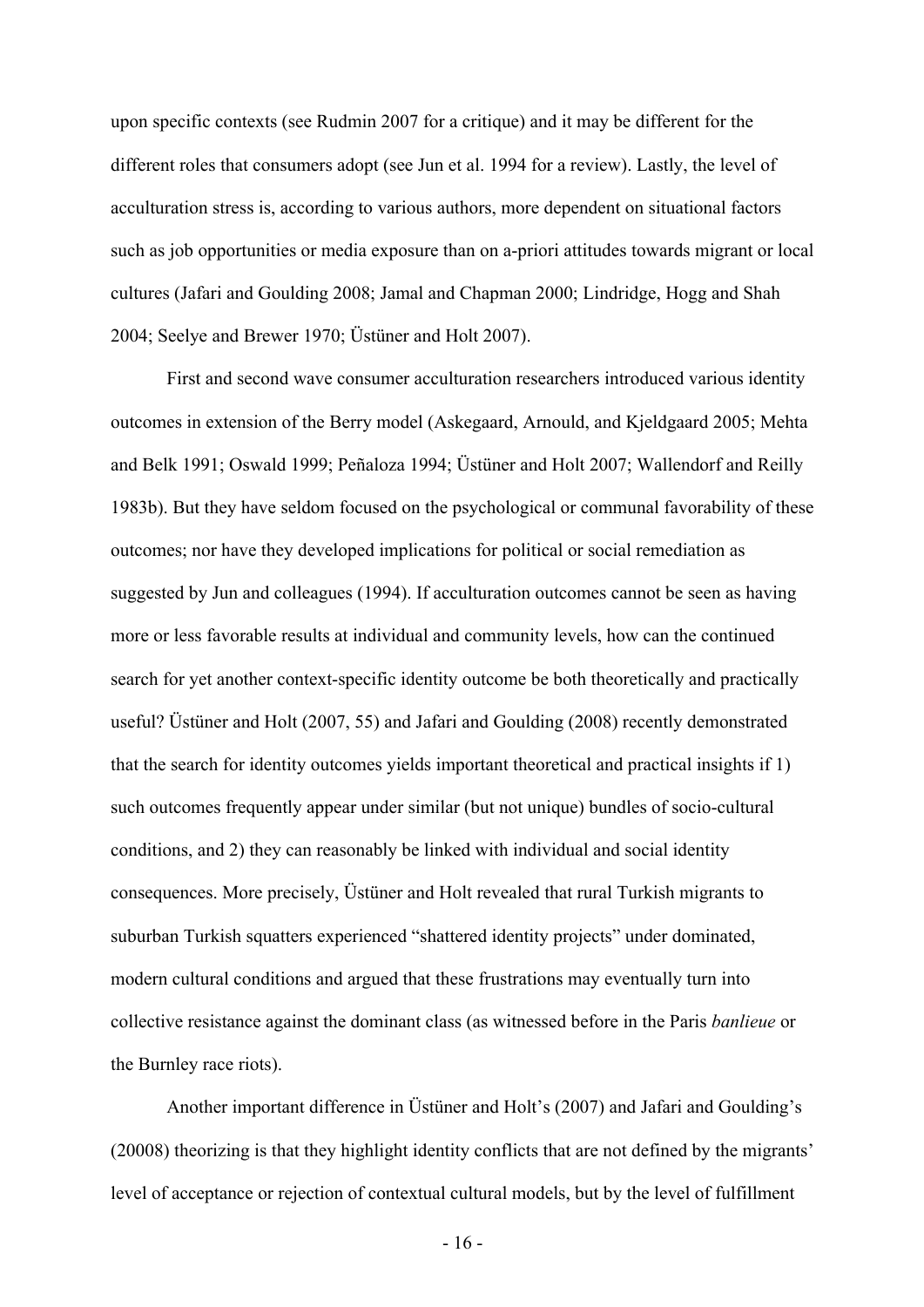of their individual aspirations, hopes, and morals. When migrants experience, for instance, a "torn self" (Jafari and Goulding 2008), they are (sometimes temporarily) betwixt and between opposing morals, public policies, religious prescriptions, and popular discourses that make it difficult for them to find a suitable way of consuming certain objects. For instance, wearing the veil is an option for Iranian women in the UK rather than a duty, as in Iran. This alone produces for these informants a troubling need to make a decision. But wearing a veil is also often associated with Islamic terrorism, adding further complexity to the identity issue. A "shattered identity project" (Üstüner and Holt 2007), in turn, appears when migrants cannot access sufficient economic, cultural, and social capital to live up to their socio-cultural aspirations. Such identity conflicts appear largely unrelated to the migrants' original attitude towards UK's religious freedom, or Iran's religious prescriptions, so that these momentary identity positions need to be assessed on a different scale.

Thus far, few consumer acculturation studies have chosen to explore specific, but globally paralleled, sets of economic, social, and cultural conditions in the mode that Üstüner and Holt (2007) propose and to show how they evoke, more than other conditions, certain identity conflicts that deserve public attention. Existing theory did also not sufficiently address how local citizens perceive the acculturation efforts and outcomes of migrants and respond to their evaluations in certain ways.

#### *Two: Acculturation Agents*

*In the Schauplatz [a news show on Austrian television] an older lady from our village was interviewed walking her dog on a street close to our mosque. She said something like "You see? Not even my dog likes the Turks!" I was baffled ... I know this woman. My 5-year-old plays with her dog almost every day!! … Maybe the ORF has paid her for saying that? I would have paid her more for not saying that. It was so frustrating! (Erkan, 35, Austria, parents immigrated from Turkey)*

The second conceptual boundary concerns the idea, scope, and theoretical use of "consumer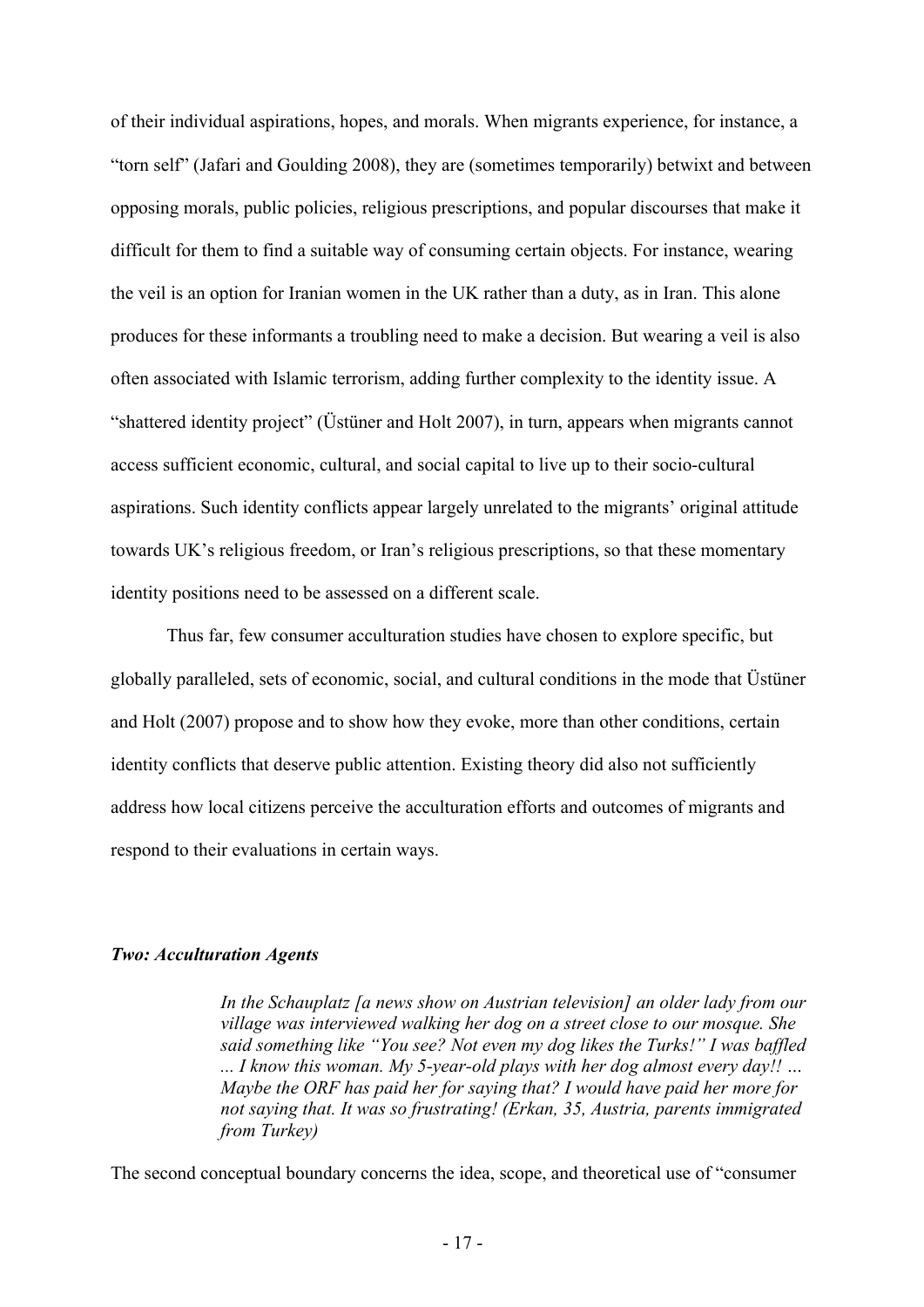acculturation agents" (Peñaloza 1994) as a core concept for addressing the social "forces involved in the consumer acculturation process" (O'Guinn, Lee, and Faber 1986, 579). Acculturation agents were originally defined as "those individuals or institutions who serve as sources of consumer information and/or models of consumption behavior" (Peñaloza 1989, 116), including family, peers, mass media, schools, churches, and companies. Immigrants draw from two distinct sets of such agents – "home" and "host" (Oswald 1999) – when they adapt to foreign cultural conditions (Berry and Sam 1997; Peñaloza 1994). In their 2005 study, Askegaard, Arnould and Kjeldgaard challenged the dualistic home/host construction of acculturation agents by demonstrating that cultural discourses and models from "transnational consumer culture" also serve immigrants as socio-cultural templates, thus constituting a third set of acculturation agents. This and other (e.g. Jafari and Goulding 2008) theoretical findings suggest that each micro-cultural context under study provides another combination of social discourses and cultural practices that influence how migrants come to see themselves and their relations to diverse social peers.

The theoretical merits of this broad conceptualization of acculturation agents rest undisputed. However, the definition of acculturation agents as a largely passive and robust set of discourses (or systems of meaning) could a) direct attention away from exploring interactions with peers and narratives that actively exert agency on migrants – i.e. which are self-motivated, potentially self-interested, and not always supportive, and b) exhibit a tendency to essentialize "home" and "host" cultures as stable systems of meaning that remain unaffected by migrants' consumption discourse and practices rather than as emergent social constructions (Nagel 1994). By broadening the category of acculturation agents to include, for instance, cultural models of time, space, having, being, and consuming (Askegaard, Arnould, and Kjeldgaard 2005), acculturation theorists c) complicated the task of capturing and theoretically differentiating other types of acculturation influences, that are not "agents" in a strict sense and influence acculturation in different ways.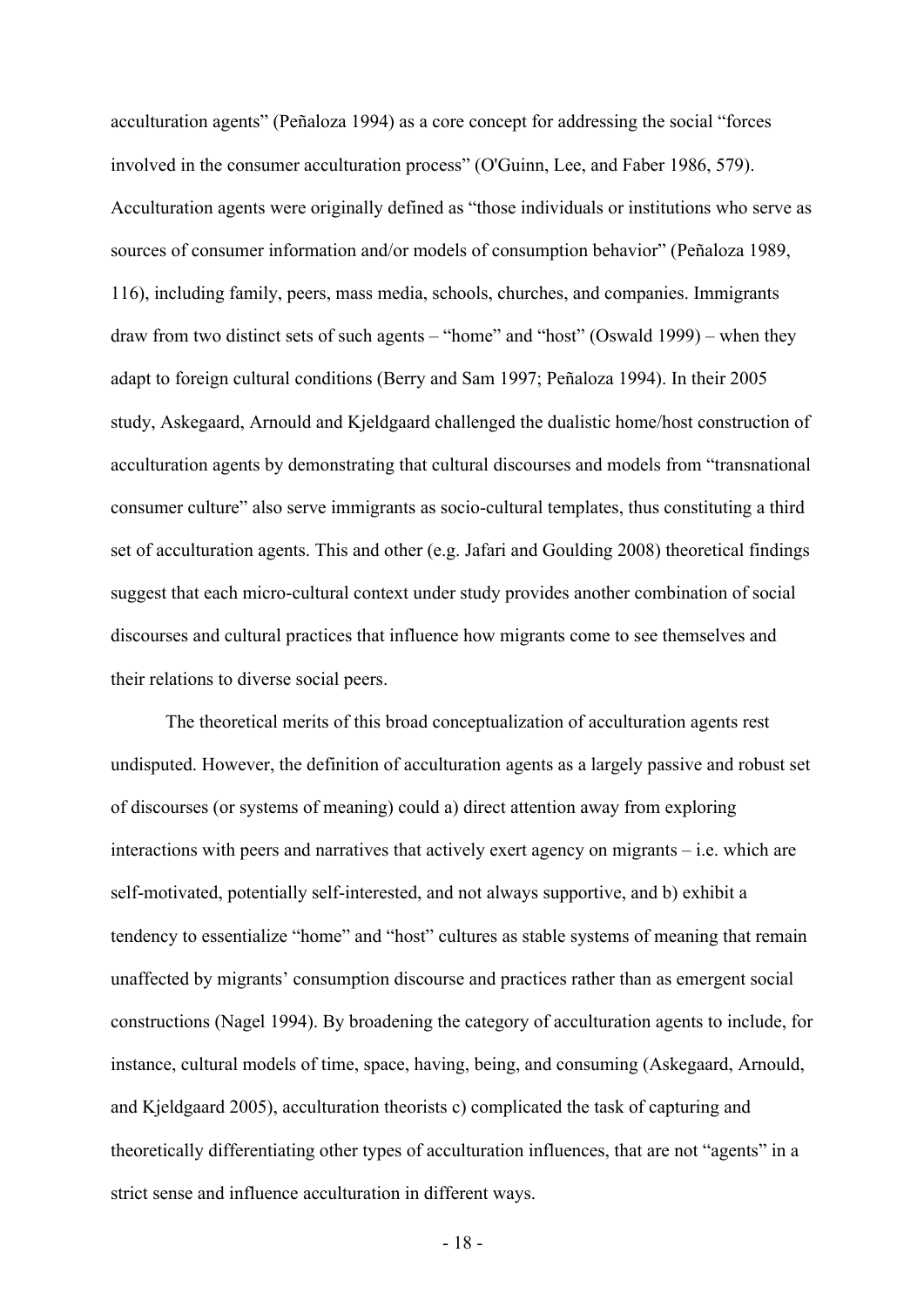#### *Ad a) Agents are Active Influencers*

Parsons and Bales (1955, 191) originally define "socialization agents" as parents, peers, and social institutions that play a forming role in a child's socialization process. These individuals or collectivities are full participants "of *both* the relevant interaction systems," interact directly with the socializing person and the social environment, and have a certain degree of control of the (child's) socialization process. This definition renders the socialization agent as a significant and dominant individual (or group) that exerts strong direct influences on the socialization outcomes (Dollard and Miller 1950; Parsons and Bales 1955, 192) and who potentially follows their own (educational) agenda.

In line with this original idea, consumer acculturation researchers have explored not only the interactions of migrants with close relatives and other social peers from the migrant subculture (Askegaard, Arnould, and Kjeldgaard 2005; Oswald 1999; Peñaloza 1994) but also with "ethnic" marketers that participate in both interaction systems (Peñaloza and Gilly 1999). These individuals and groups explain, guide, support, and set examples for migrants interactively, just like Parson and Bales' socialization agents. But many studies following Peñaloza (1994, 39 and 46) rely exclusively on ethnographic accounts from conversations and observations of migrant cultures and beliefs. From Peñaloza's set of informants, for instance, only three participants "had sustained contact with Anglo-Americans at their job site" and none reported sustained social contact with Anglo-American social peers.

Consequently, in consumer research the role of acculturation agents, and particularly those that do not seek to facilitate positive intercultural relations, remains largely underaddressed. Indexical evidence from many consumer acculturation contexts suggests that coworkers, the sales personnel of local supermarkets, direct neighbors, fellow brand enthusiasts, and other outside individuals and groups may affect migrant consumers' acculturation experiences as much as close friends, family, and school peers noted in previous studies. But they likely exert influence in different (sometimes more subtle) ways. As the above quote

- 19 -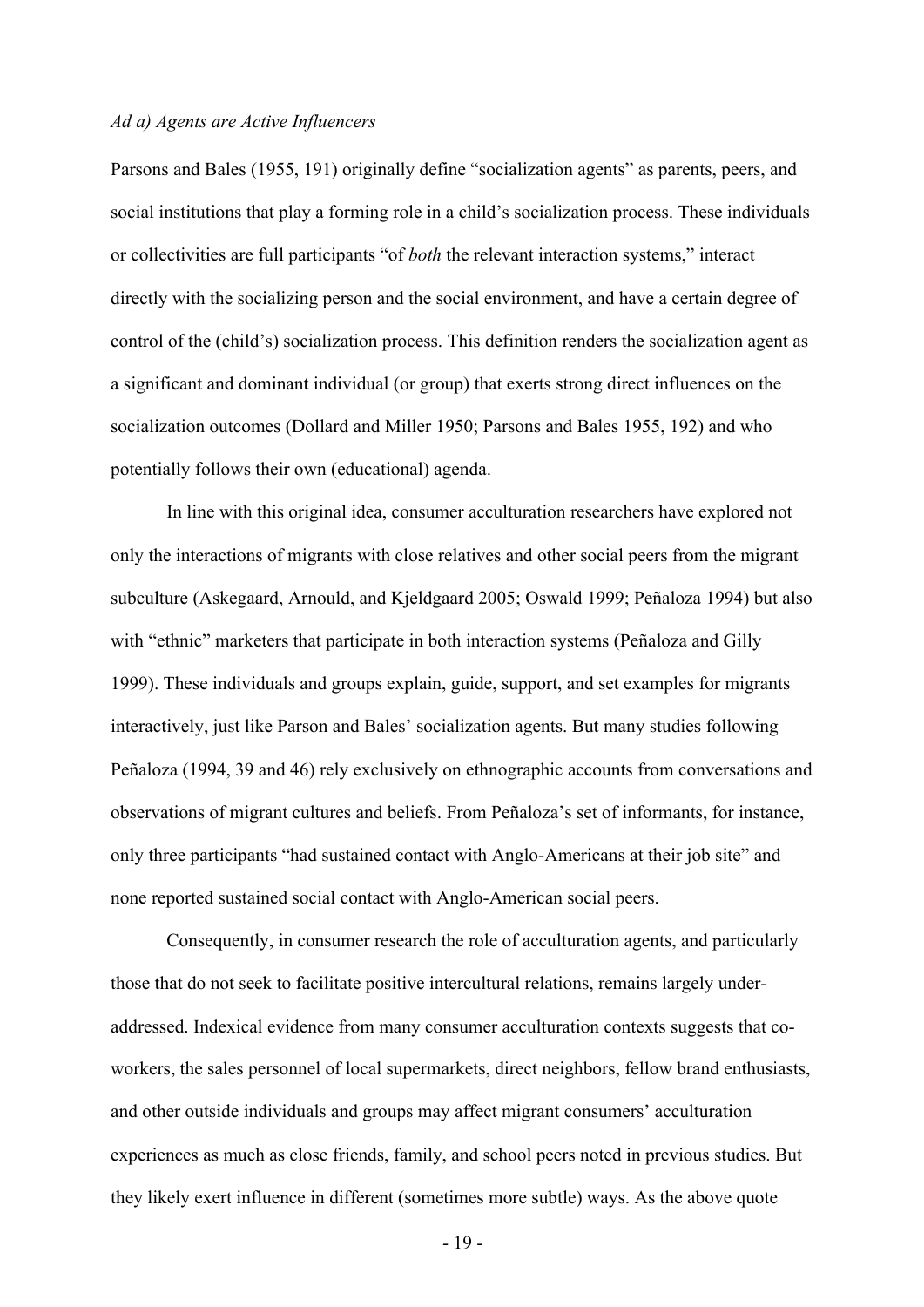suggests, random social observers sometimes reveal their attitudes about migrants and their (BWM) consumption so bluntly that migrants' attitudes towards local individuals and how much they should be imitated is not likely to remain unchanged.

An alternative, more limited, but more precise view of the acculturation agent as a theoretical concept would concern the active, agentic influences of human beings and organizations that often impose their beliefs and values upon migrants. Such human agents do not necessarily need to be supportive and friendly as the close social peers that were previously recognized as agents, nor are their personal views independent from those of migrants. More likely, migrants and their (unsolicited) human acculturation agents are enmeshed in recursive webs of behaviors, observations, evaluations, and responses that change the attitudes, values, and consumption behaviors of all parties involved (Bhatia 2002; Jamal and Chapman 2000).

#### *Ad b) Agents are Dynamic and Complex*

Consumer acculturation research typically squarely anchors migration phenomena as movements between two distinct and apparently homogeneous cultures. Following the socialpsychological research tradition (Berry 1997), Wallendorf and Reilly (1983b) use the term "host society" (vs. society of immigration), and in so doing imply that host citizens and institutions (and researchers) perceive migrants through cultural models associated with being a "host", i.e. promoting a welcoming, caring attitude towards a guest and a temporary granting of extra-ordinary rights and appreciation. The authors also entrench the concept of "dominant culture" which emphasizes, even more than the model of a host culture, the presence of power imbalances and social differences.

This conceptualization has attracted severe criticism. Rudmin (2009), for instance, condemned the use of these summary notions for exhibiting a "colonialistic subtext," Askegaard, Arnould and Kjeldgaard (2005, 162) criticized the reification of "census-style

 $-20-$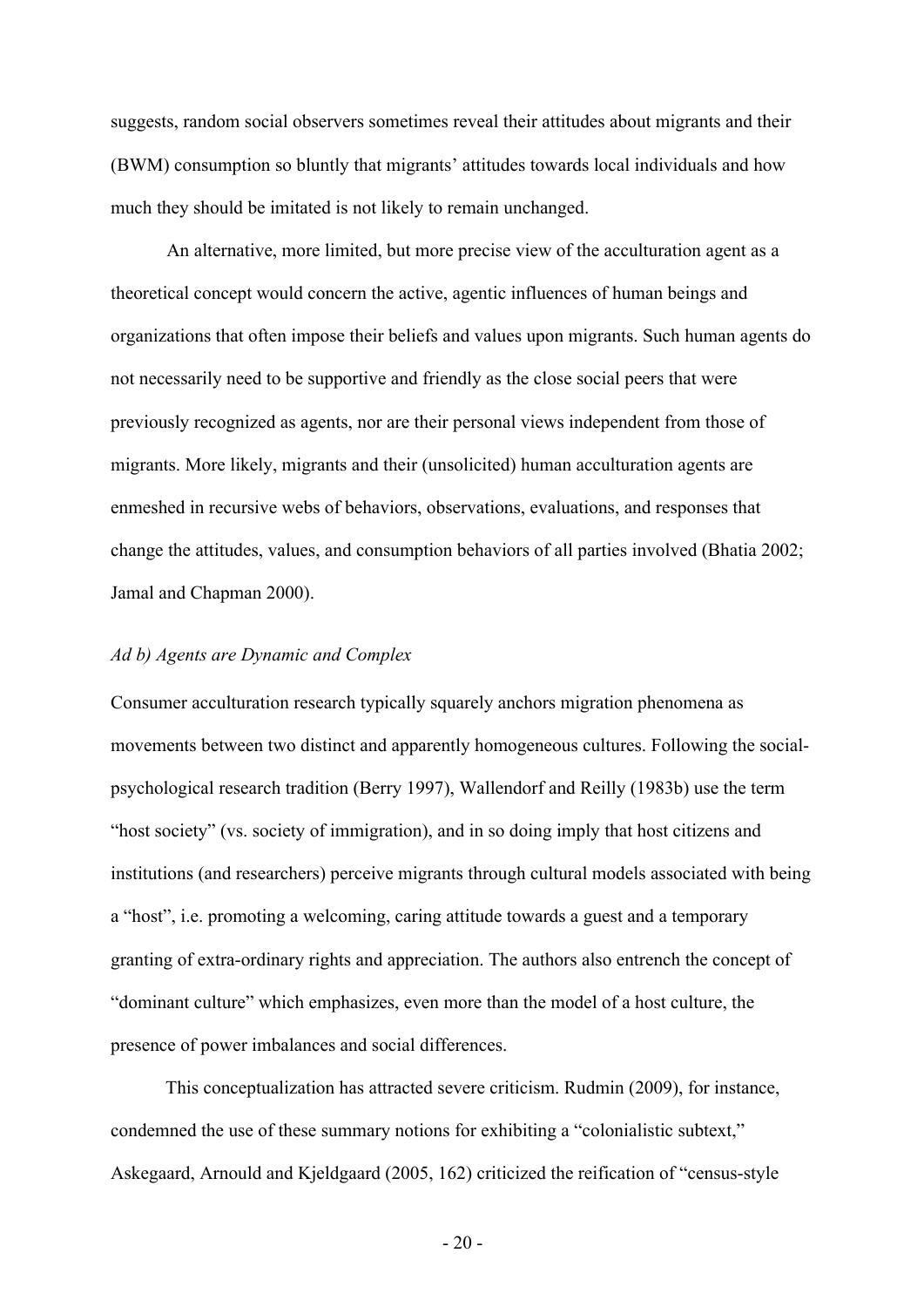ethnic categories," and Al-Azmeh (1993) charged these authors for promoting "culturalism," i.e. a stereotypical condensation of a more complex, multifaceted system of different cultures into "one culture." Even though this theoretical culturalism has proven useful for modeling consumer acculturation processes, such a condensation of diverse geo-political spheres, racial differences, local (sub-) cultures, and historicized social systems into two distinct "cultures" also produces problems (and opportunities) for subsequent theorists. The potential consequences for consumer acculturation theory are four-fold.

First, focusing on "culture" in the traditional sense of a largely "homogenous system of collectively shared meanings, ways of life, and unifying values shared by a member of society" (see Arnould and Thompson 2005, 869 for a critique) suggests a potentially outdated degree of structural and ideological stability. It also seduces researchers to essentialize a cultural system as naturally given, rather than historically build and contingent. The focus on the home/host dualism also takes away the possibility that migrants and locals acculturate not less to a national "host culture" with its dominant attitudes, values, and norms (cf. Berry 2001; Jun et al. 1994; Singh and Hu 2001; Thompson and Tambyah 1999) but more to multiple localized or virtual (sub-) cultures that dynamically change as consumerist fashions come and go. In the alternative view, cultural adaptation can occur without crossing national borders, while crossing national borders can appear without a need for adaptation. Whereas Turkish migrants can encounter insurmountable socio-cultural barriers within their own country (Üstüner and Holt 2007), cosmopolitan techno music enthusiasts or surfers may cross national boundaries almost without leaving their subcultural system (Canniford 2005; D'Andrea 2009; Deleuze and Guattari 2000). Differentiating Mexican from Anglo-American, Greenlandish from Danish, or Iranian from UK "culture" is, of course, useful for the purposes of these studies, but also potentially misleading if it comes to transferring insights to other contexts or deriving marketing or public policy implications.

As Sandıkcı and Ger (2010), Ger and Østergaard (1998), and Wamwara-Mbugua and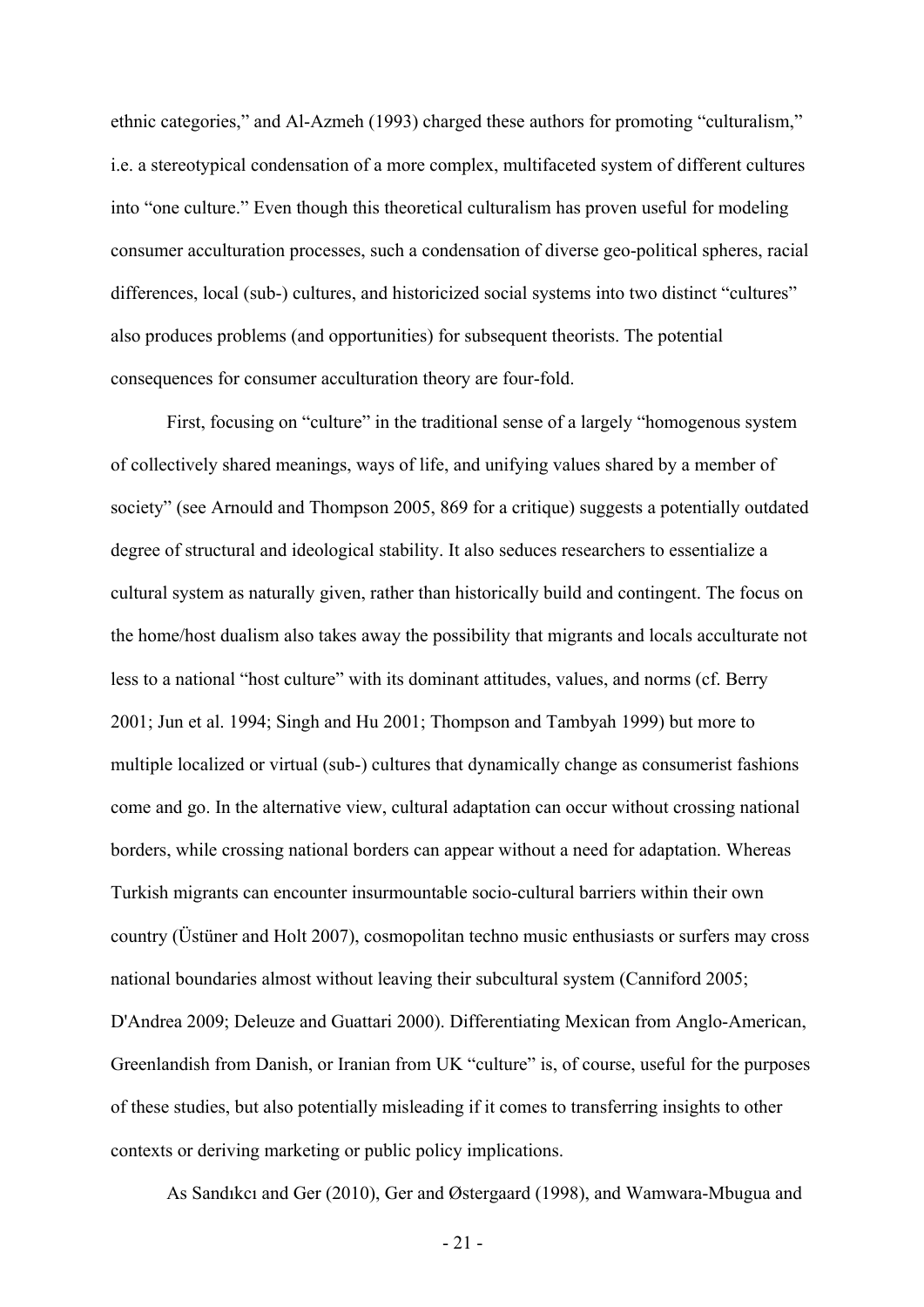colleagues (2008) show, migrants not only acculturate to the predominant social and cultural norms but also to distinct social, religious, or ethnic subcultures which are their primary social "landing points" (Graves 1967). Ger and Østergaard (1998, 9), for instance, argue that their Turko-Danish student participants engage in many subcultures of Odense, Denmark. "These consumers neither behave alike nor do they simply adapt or resist. They negotiate and mix different styles of clothing depending on the situation and the people around them. Degrees of assimilation/adaptation, resistance/persistence, and hybridization/synthesis vary within one person depending on the context."

This multiplicity of potential (sub-) cultural identifications seems to deserve more attention in order to better understand the conditions under which certain cultural and social realms appear to be attractive targets for integration and assimilation (e.g. a local economic system, soccer league, or BMW brand community), whereas others (e.g. a local drinking culture, or a materialist lifestyle) evoke segregation or marginalization behaviors. Social psychologists working in the tradition of psychology (vs. sociology) typically tend to gloss over these complexities by focusing on quantitative acculturation outcomes in the dualistic scheme (see Rudmin 2003). Second wave consumer acculturation theory is significantly more context-sensitive, but risks falling prey to distortive methodical abstractions when adopting such constructs.

Secondly, the prevailing consumer acculturation models have not differentiated the levels of social integration and the respective acculturation opportunities and barriers that they entail for migrants. For example, in most studies, migrant consumers seem to learn quickly how to master basic provision and consumption tasks in their new cultural context (Peñaloza 1994). However, it appears that they find it more challenging to become accustomed to the legal, educational, religious, and political spheres of these societies. Understanding the multiple overlapping cultural meanings, values, practices, social relations, and (consumerist) subcultures that characterize and organize a postmodern consumer society appears to be quite

- 22 -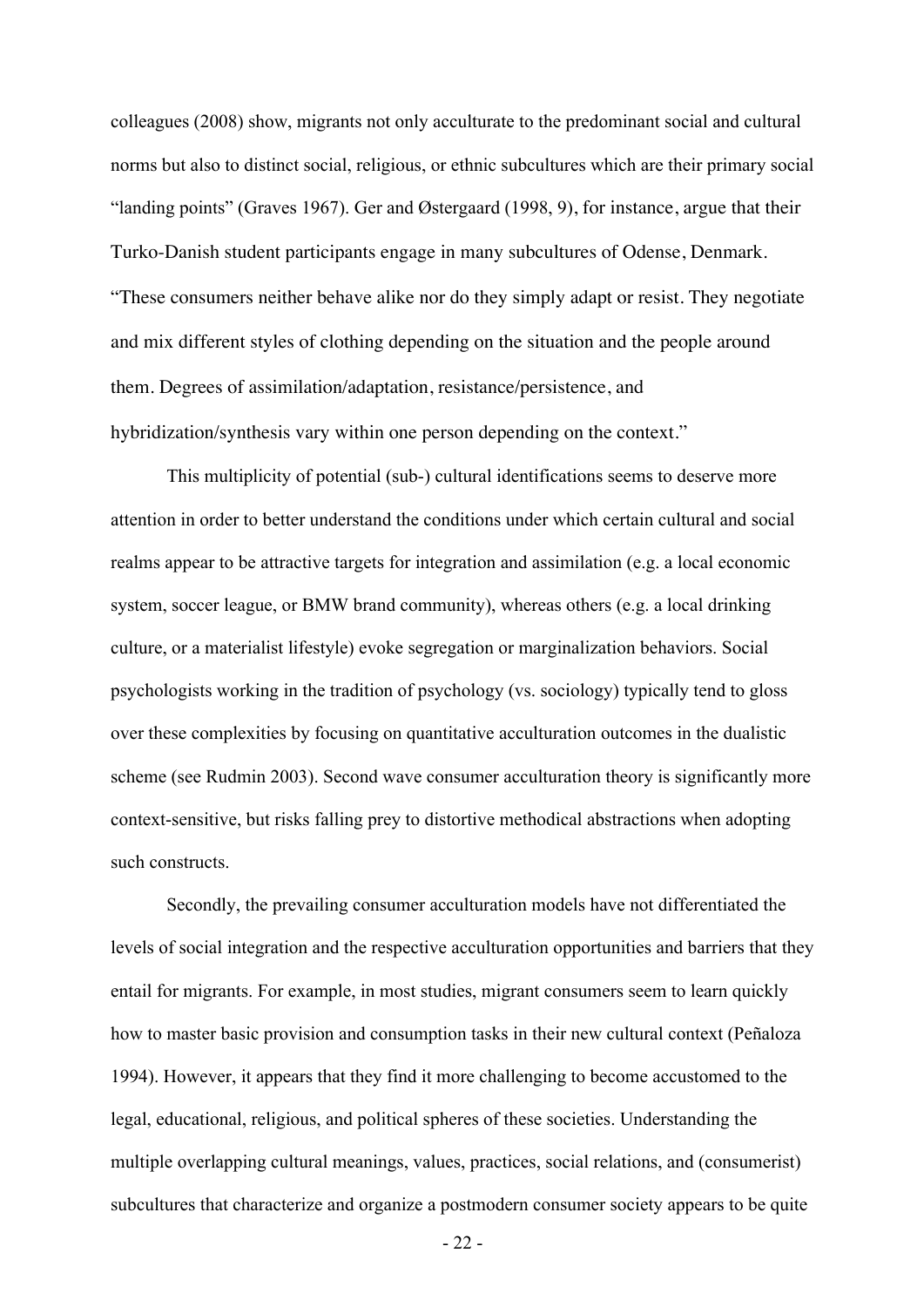difficult even for cosmopolitans with high cultural capital (Appadurai 1996; Arnould and Thompson 2005; Fuchs 2001; Hannerz 1996). In effect, migrants may consider themselves fully integrated into a certain realm while locals may still see them as foreign and nonintegrated (Ger and Østergaard 1998).

Thirdly, consumer acculturation research has documented how poor migrants play with high status goods (e.g. make-up) associated with the consumerist lifestyle to which they aspire (Üstüner and Holt 2007). But owing to the definition of acculturation agents as models, discourses, people, or institutions, prior theory has remained rather silent about what happens to intercultural relations when migrants actively and conspicuously consume and culturally redefine the complex symbolic meanings of market-based identity resources such as shopping locations, neighborhoods, or sacrosanct local brands. For migrants, using sophisticated fashion brands, for instance, in a way that produces the intended status effects in the foreign cultural context (unlike in the BMW example above) may require yet another level of semiotic literacy and consumerist skill that has not yet been explored in acculturation theory. Matters become even more complicated if these systems of meaning are recursively adapted in response to migrants' status-seeking consumption practices (e.g. some German respondents claim to avoid buying the older 3-series BMW models for their "Turk car" image).

Fourth and lastly, establishing home or host culture as an almost robust collection of values, beliefs, and practices directs the empirical gaze away from the postmodern fluidity of Western cultures (Bauman 2000) that now change at unprecedented rates (Fuchs 2001). Acknowledging what Luhmann (1995) calls the "re-entry" of the distinction into the system – a mechanism through which a social system reflects upon its own boundaries – it appears particularly relevant for consumer researchers to study not only how and why migrant and local consumers adopt to changing cultural meanings and consumption practices but also how they mutually affect these meanings and practices under consideration of their specific intercultural relations (Cross 2000; Fuchs 2001).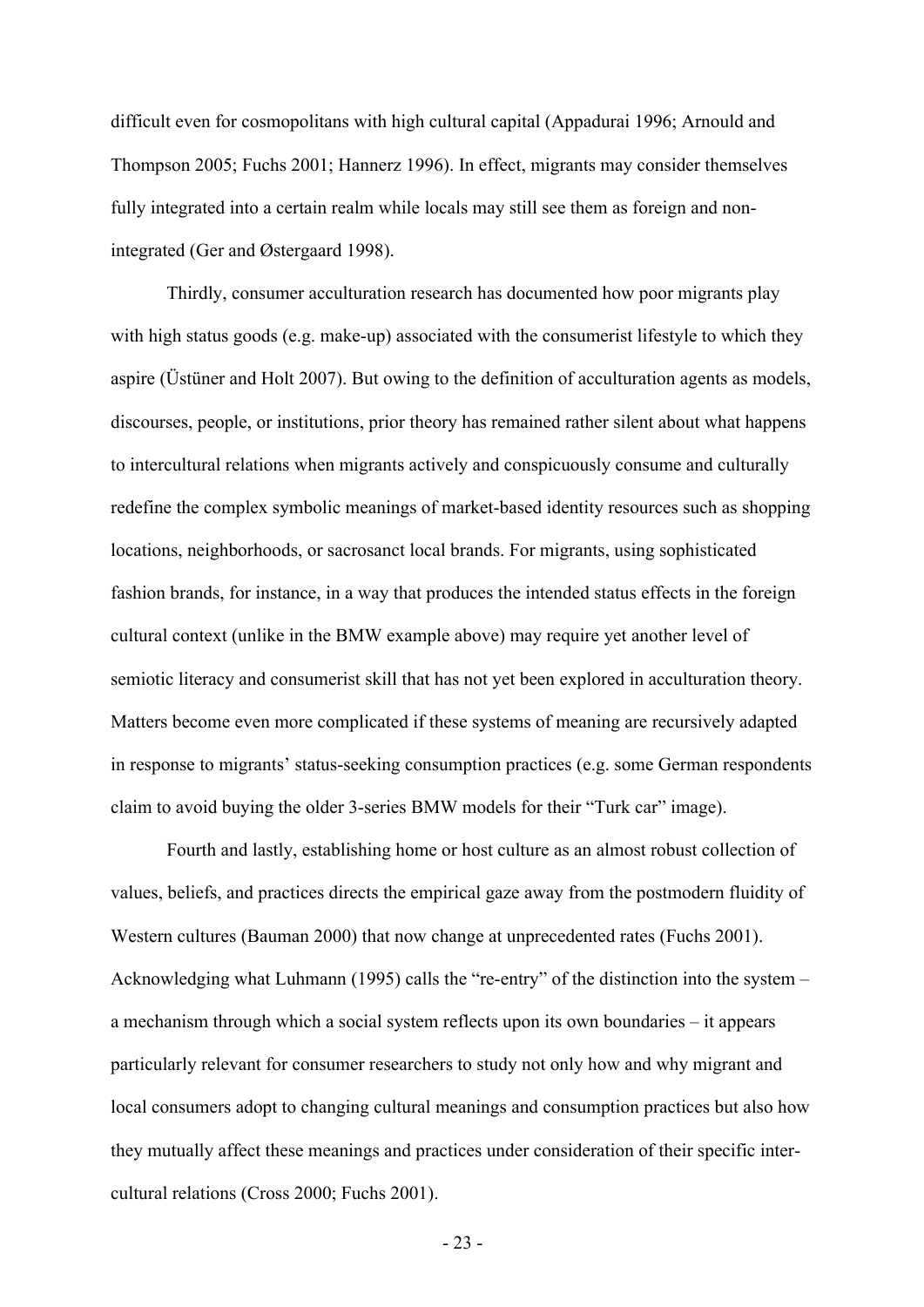#### *Ad c) Non-Agentic Influences Matter too*

The introductory quote of this section implies that (negative) mass media communications can significantly alter habitual relations between migrants and locals by evoking and reproducing the derogatory cultural stereotype of the disliked Turkish immigrant. By focusing mainly on close human and distant cultural agents (e.g. friends, family, home/host culture), the existing body of literature has sacrificed some of the potential of identifying more distant human, and non-cultural acculturation forces and how they affect acculturation experiences. Prior theory demonstrates that, for instance, particular intergroup relations (Berry 2001; Ward and Masgoret 2006), different perceived distances between migrant and local cultural systems (Jafari and Goulding 2008; Jun et al. 1994), occupational opportunities (Simon 2009), changing associations with traditional apparel (Sandıkcı and Ger 2010), social status and mobility options (Mehta and Belk 1991), gender ideals (Özçaglar-Toulouse and Peñaloza 2010), and brand-specific consumption practices (Luedicke and Giesler 2009) are also key to acculturation processes. These aspects constitute non-agentic, systemic forms of influences that potentially affect acculturation experiences in important ways.

Oswald (1999), for instance, recognized that local and ethnic goods are used as resources for migrant identity construction, but does not dig deeper to show that these objects and their meanings are often also resources for local consumers' identity construction. The above BMW-related encounter shows how a migrant's "culture shopping" (Oswald 1999) does not evoke a robust brand meaning. Rather, through mutual observation and adaptation, the meaning of the BMW brand recursively adapts to the meanings added by migrant and local brand enthusiasts. A conceptual disentangling of the diverse human, symbolic, or material acculturation agents that exist in specific contexts may help to bring to the surface such potentially important effects and allow for a better understanding of the role of (unwillingly) shared consumption resources for multi-directional cultural adaptation.

- 24 -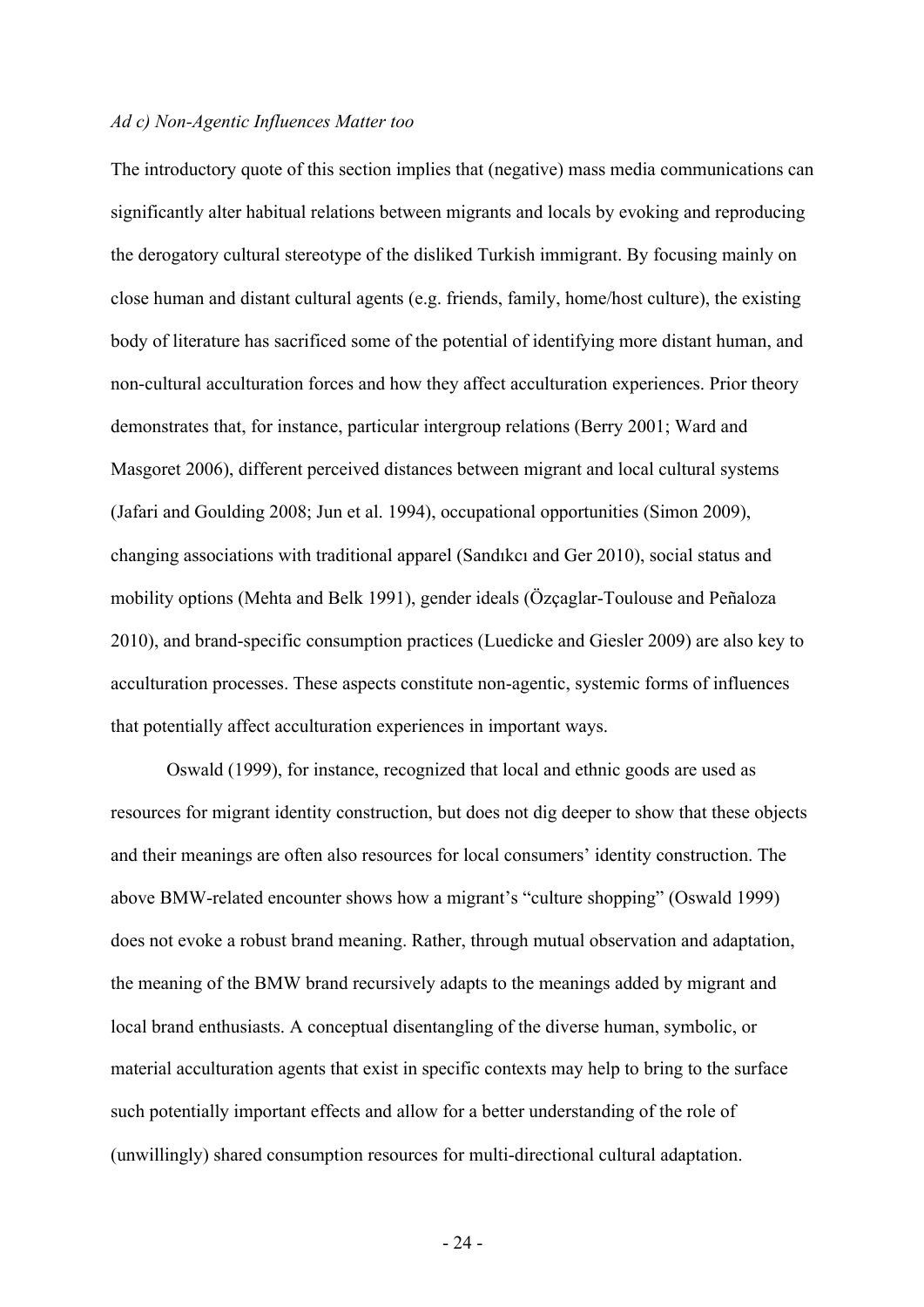#### *Three: Single-Perspective Theories*

*In the 3-series BMW coupé that I drive [a model which appears to be most frequently driven by young Turks] I quite often get funny looks and stupid lines from friends, like "Hey, nice Turk car!" But I got it from my mother, so how could I complain? (Field notes, Christian, 31, Germany)* 

The above noted conceptual boundaries are firmly connected to the use of single-sided (not sited) ethnography as a dominant method for interpretive consumer acculturation research. All leading interpretive consumer acculturation studies considered here are built on in-depth empirical accounts concerning the beliefs, values, behaviors, and experiences of one group of migrants, their families, and their direct social networks. Using a wealth of ethnographic methods, consumer researchers were able to evoke informants' acculturation experiences and, sometimes, how they developed over time. However, since these methods produced accounts solely of the migrants' perspective, identity outcomes cannot be assessed other than by researchers comparing the informants' implicit or explicit attitudes and behaviors with extant social theory and their own internalized knowledge about Danish, American, or urban Turkish cultures.

This methodological approach entails broadly established advantages for acculturation research, but also has two potential problems. First, the interviewers are typically firmly invested in the "dominant culture" and themselves convey high cultural capital and academic credentials. As Ger and Østergaard (1998, 3) have noted in their methodological context, the status of the interviewer can discourage participants from talking freely about controversial intercultural experiences and latent conflicts if they are "sensitive to their status as immigrants and wanted to impress an older Turkish professor as bona fide Turks who are at the same time modern and well-adjusted TurkoDanes." And second, this approach also means that the researchers – who themselves typically have migrant or local primary socializations – largely take their own (local) culture for granted rather than empirically exploring how other local citizens interpret and react to migrants' acculturation experiences. In consequence,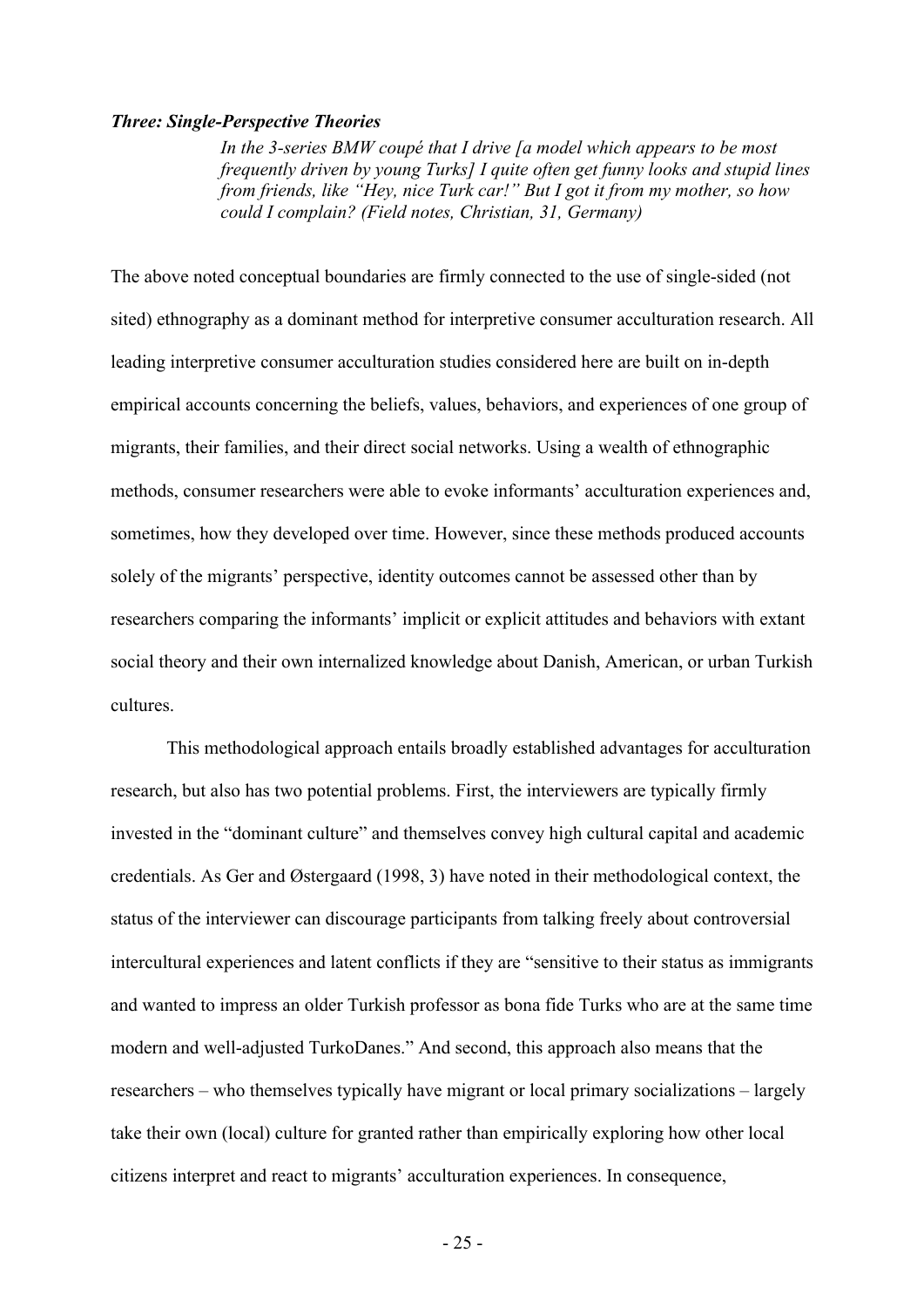researchers have built a migrant-centric, single-sided (though multi-sited) theory of consumer acculturation. As the above data excerpts suggest, however, a multi-perspective empirical approach may reveal a set of "Doppelgänger" (Thompson, Rindfleisch, and Arsel 2006) identities for locals, migrants, and brands that produce more or less subtle tensions in the everyday social interactions of these groups.

A single-perspective ethnography is also not perfectly suited for illuminating how legitimacy is granted and acculturation efforts are constrained by local consumers, advertisements, politics, or business representatives. Certainly, the discourses and practices that migrants observe, and thus can reiterate in interviews, are key to understanding acculturation experiences, but empirically exploring how local citizens invest resources and narratives to construct certain views of "the nation's 'other' " (Peñaloza 1994, 32) is equally important for understanding how these others subtly construe the boundaries of migrant acculturation.

The above example of the Turkish-German BMW enthusiast reveals that the informant is, from his perspective, firmly integrated into the German society. He has a secure job, drives a high status Bavarian car, and still maintains cultural ties with expatriate Turkish culture. From the outside perspective, however, the same migrant seems to be construed as an almost ridiculous figure that tries to impress others but fails to fully understand and correctly imitate German consumer symbolism. From the perspective of these outside identity constructions, the "integrated" diagnosis of this informant begins to appear as more contingent upon the observer than previously accounted for.

This empirical focus may have come about because of consumer acculturation theory's roots in the paradigm of quantitative migration psychology (see above), and because traditionally, consumer culture theory often draws its insights from anthropology-inspired indepth accounts (Arnould and Thompson 2005). In line with the early Berry model (1980), consumer acculturation models approach and represent their cases from the perspective of a

- 26 -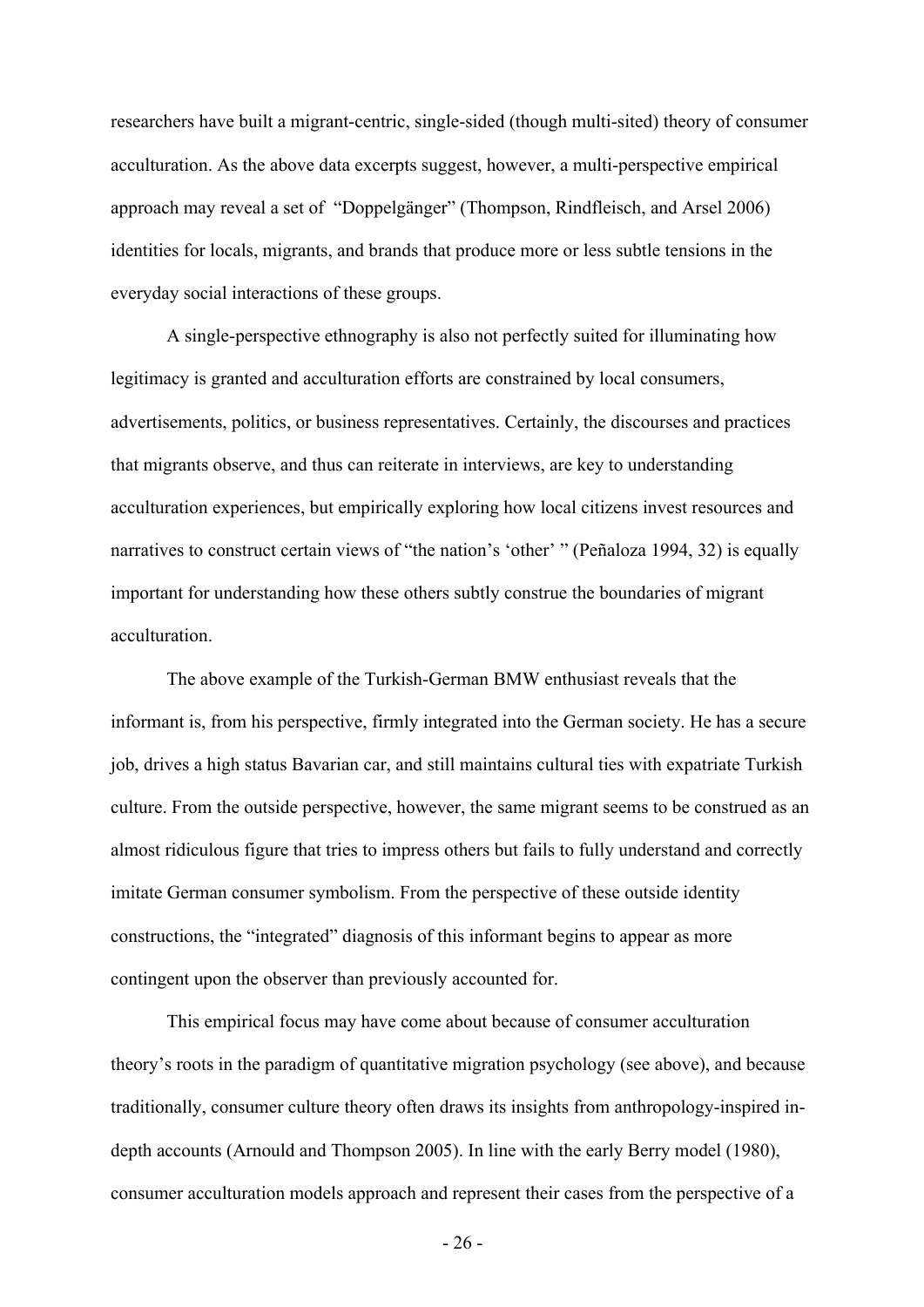migrant that arrives with certain cultural, social, and economic capital, engages in acculturation practices, and arrives at certain identity outcomes under certain conditions. However, unlike Berry's more recent and more complex work (Berry 2001, 617), consumer acculturation theory continues to largely neglect outside social influences, shared consumption resources, and the complexities of adaptation to different social systems and sub-cultural groups within a foreign social environment. Nevertheless, ethnographic methods, and particularly the interactive ethnographic approach promoted by Canniford (2005), are perfectly suited to explore and disentangle these multi-directional complexities (cf. Jamal and Chapman 2000; Leong 2008).

#### **Boundary Crossings**

The above section has discussed how fourteen key studies on consumer acculturation have advanced the knowledge on consumer cultural adaptation, and, in so doing, shaped the boundaries of this important field of research. It has been argued that by suggesting migrant identity construction as being largely voluntary, by theorizing acculturation agents as undercomplex and robust, and by focusing on single-sided ethnographic accounts, these studies have not yet sufficiently investigated how and to what extent consumer acculturation occurs within reflexive and mutually influential networks of socio-cultural adaptation. As Chrikov (2009, 87) notes in another context, it "is widely accepted in the literature that this [psychological] form of social psychology considers individuals and their intra-subjective experiences of sociality as basic units of social psychological analyses (ignoring the role of the inter-subjectively created symbolic forms and meanings that regulate people's actions)." The "psychological social psychology" approach to acculturation studies promoted by Berry and colleagues (1980; 1997) appears to have been influential in the history of consumer acculturation theory. Therefore, this body of literature has largely neglected the more systemic market-, society-, and consumption-related aspects that together define a specific "culture of migration" in any given context of study.

- 27 -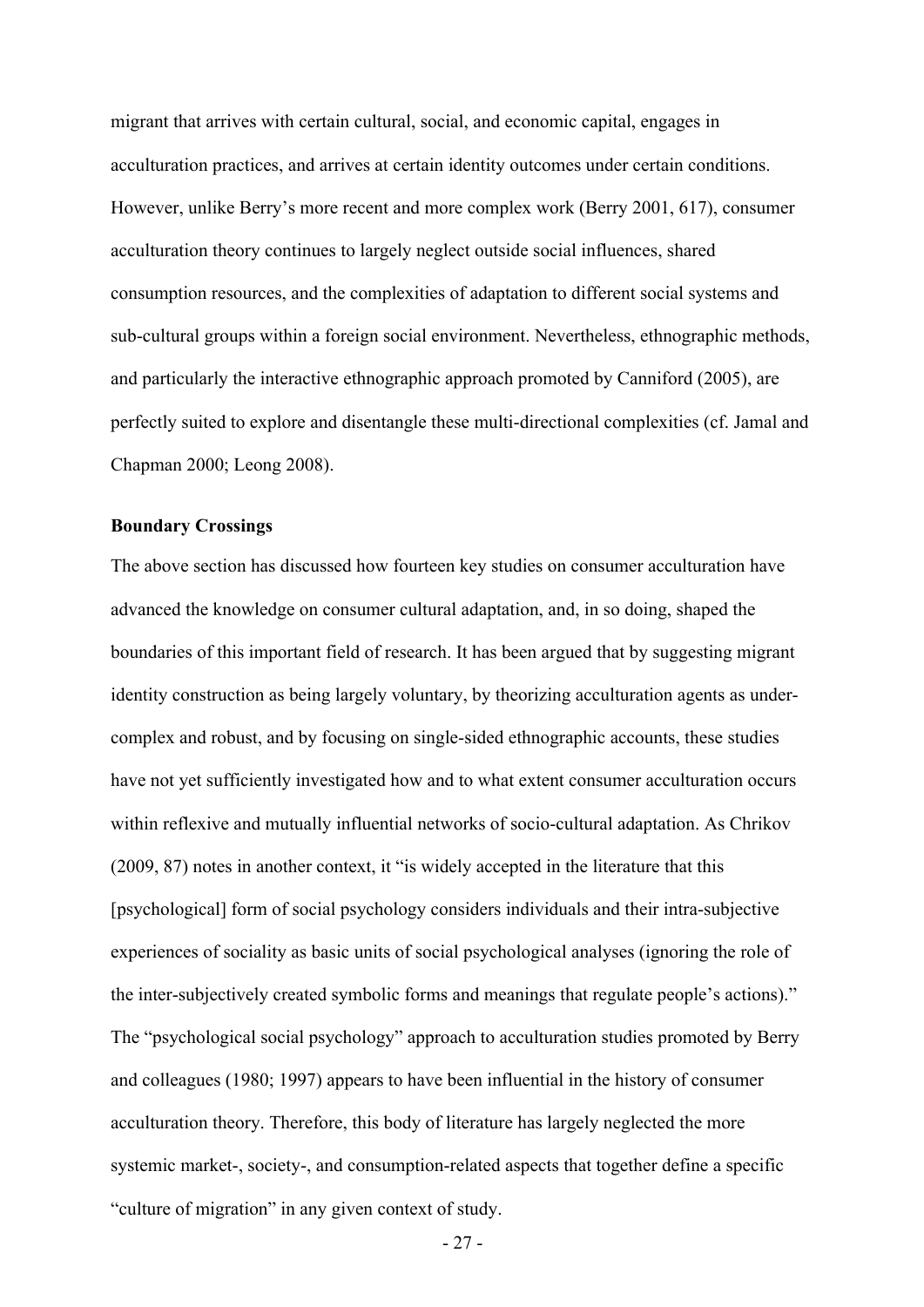If one shared goal of consumer acculturation theory is to understand and conceptualize the various forces that define, allow, facilitate, or complicate consumer acculturation under specific cultural conditions, and to provide empirical insights for progressive social change, it appears useful to approach consumer acculturation from a perspective that crosses the above boundaries.

Ideally, such alternative frameworks inspire consumer researchers to explore the reflexive interactions between local and migrant groups that compete for (or share) consumption spaces, services, objects, symbols, and natural resources (Appadurai 1996); to illuminate the ways in which outside social observers construct ideological spheres of legitimacy for migrants and establish a specific culture of (im)migration; and to study how migrants and locals weave market resources into these discourses and practices. The model would also inspire researchers to specifically explore which consumer behaviors facilitate and which inhibit intercultural adaptation (Berry 2001; Bouchet 1996), and how migrants and locals respond to uplifting and frustrating social experiences that emerge when consuming sacrosanct brands and symbols of the other group.

The existing body of literature features two important studies that have ignored the predominant model and tried alternative approaches. Thompson and Tambyah (1999, 238), for one, abandoned the Berry tradition by adopting a post-structuralist mode of analysis (cf. Foucault and Gordon 1980). Rather than exploring outcomes, these authors illuminated how highly skilled professional migrants construct "cosmopolitan" identities from narratives of traveling and dwelling, and between ideals of nomadic mobility and cultural adaptability. This study revealed a spectrum of countervailing discourses that guide consumer identity constructions in such contexts (i.e. well-educated, professional, high cultural capital, temporary migrants), thus acknowledging the contingency of momentary outcomes (see Askegaard, Arnould, and Kjeldgaard 2005, Lindridge, Hogg and Shah 2004). Üstüner and Holt (2007) deviate partially from the standard model by focusing on a pervasive socio-

- 28 -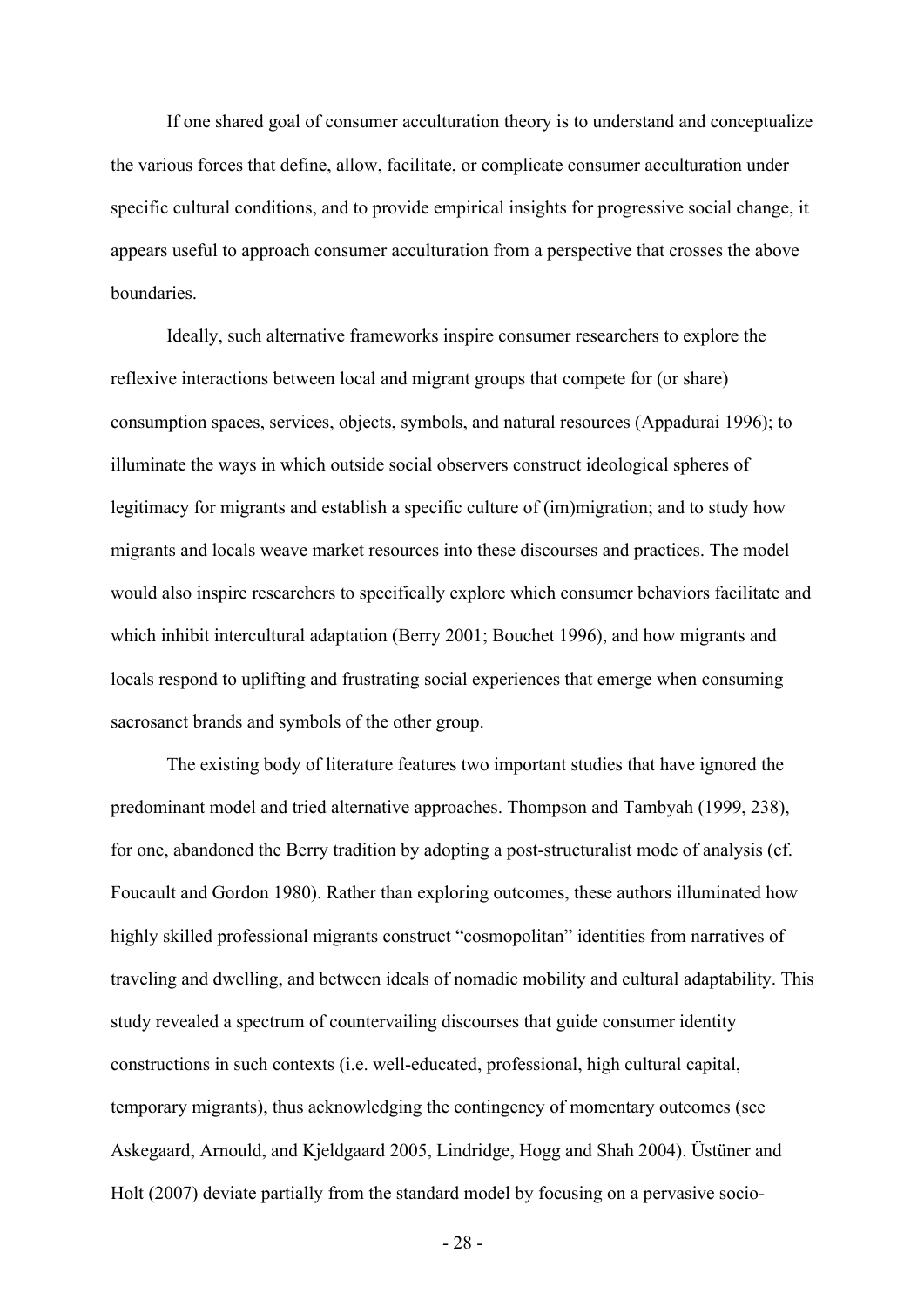cultural pattern rather than on culture-specific acculturation agents. This study yields important insights about how certain socio-cultural patterns limit the development of migrants living in such contexts anywhere on the planet. These studies provide useful directions for an alternative conceptualization of consumer acculturation and suggest alternative paths for future research.



Figure 2. A model of recursive consumer cultural adaptation to migration.

The model of recursive consumer cultural adaptation presented in Figure 2 that results from the above review and critique is one step on the way to rethinking consumer acculturation. It no longer conceptualizes the phenomenon as a single-sided process of acquiring consumerist skills and knowledge (Peñaloza 1989, 110) but as a set of migrationand consumption-related discourses and practices of adaptation that emerge between multiple stakeholders within a larger social system (cf. Sandıkcı and Ger 2010, Lindridge, Hogg and Shah 2004).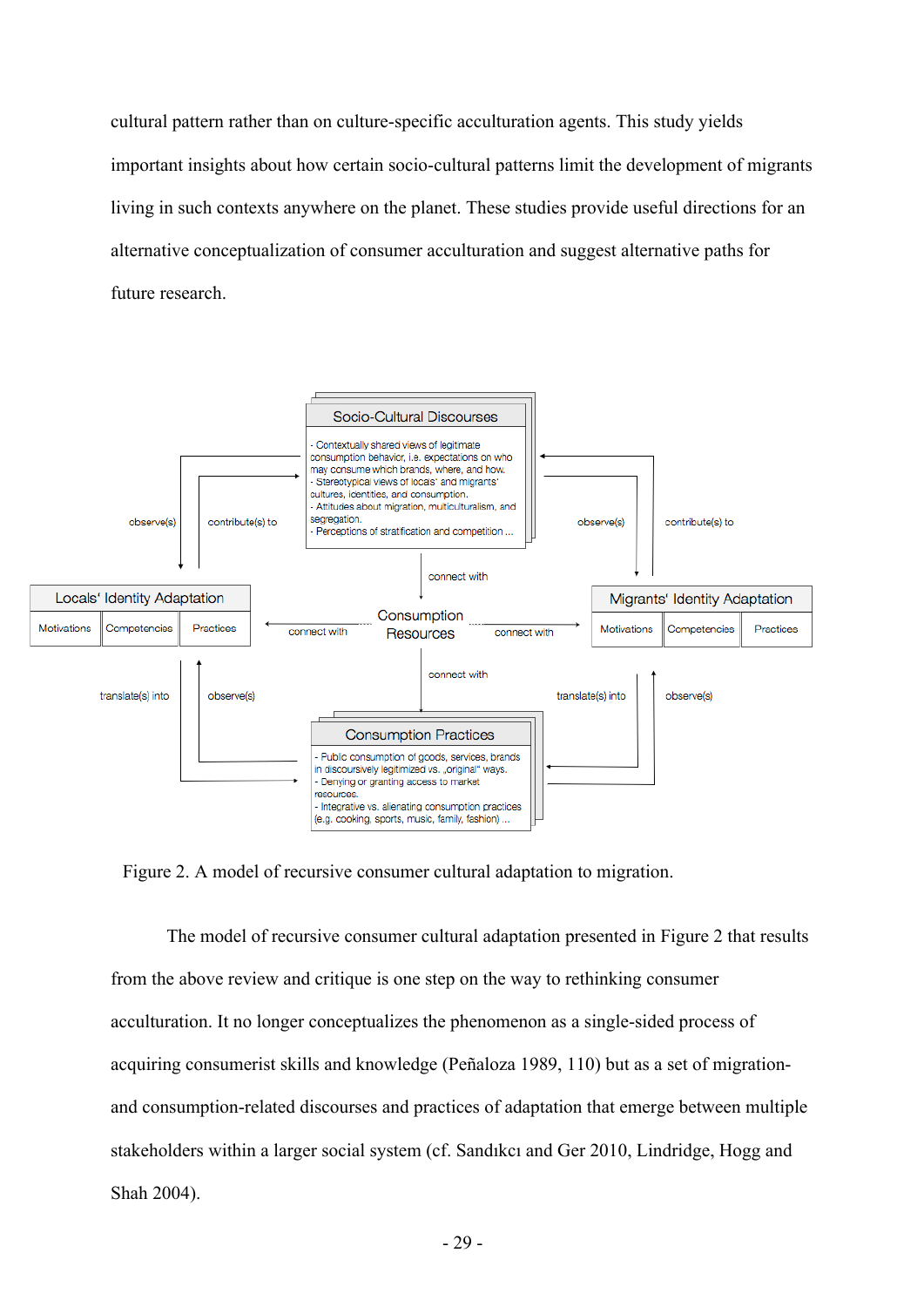In this alternative model, consumer acculturation concerns the socio-cultural discourses, consumption practices, and resources that affect how locals and migrants construct their identities in a circle of mutual observation, translation, and recreation of discourses and practices (symbolized by the outer arrows). Rather than adopting an individualist or in-group-centric perspective, this model focuses on co-constitutive social relations mediated by consumption and communication (recall the effects of brand usage and media reports in data cited above). Following Thompson and Tambyah (1999), the model proposes to explore socio-cultural discourses within a given (and ideally typical) social context which are partly shared by migrants and locals and span a range of identities from socially legitimized to transgressive..For example, most industrialized societies have cemented discourses of multiculturalism and integration into their constitutions, political programs, moral norms, and brands. But they also produce more local and ephemeral, but nonetheless influential discourses of xenophobia, segregation, and discrimination (Marsh and Sahin-Dikmen 2002) that affect the cultural adaptation system (see upper boxes).

The model equally highlights the importance of studying consumption behaviors of migrants and locals that translate these discourses into practices (lower boxes). Such sociocultural discourses may evoke flourishing fair trade systems, ethnic stores and restaurants, multicultural festivals and alike, but can also be manifest as segregationist and actively xenophobic consumption behaviors that reiterate classic trickle-down and status emulation dynamics (McCracken 1986; Veblen 1927 [1899]) (Üstüner and Holt 2010).

Together, these migration-related discourses and practices may define the boundaries of "legitimate" consumption behavior and access for certain groups in specific social contexts (consider a new night club that bounces customers that are not part of the targeted group) and hence affect the acculturation motivations, competencies, and practices of migrants and locals. In this view, "outcomes" are of interest only as momentary diagnoses for broader intercultural relations (not individual positions) in specific contexts. Such outcomes provide an

 $-30-$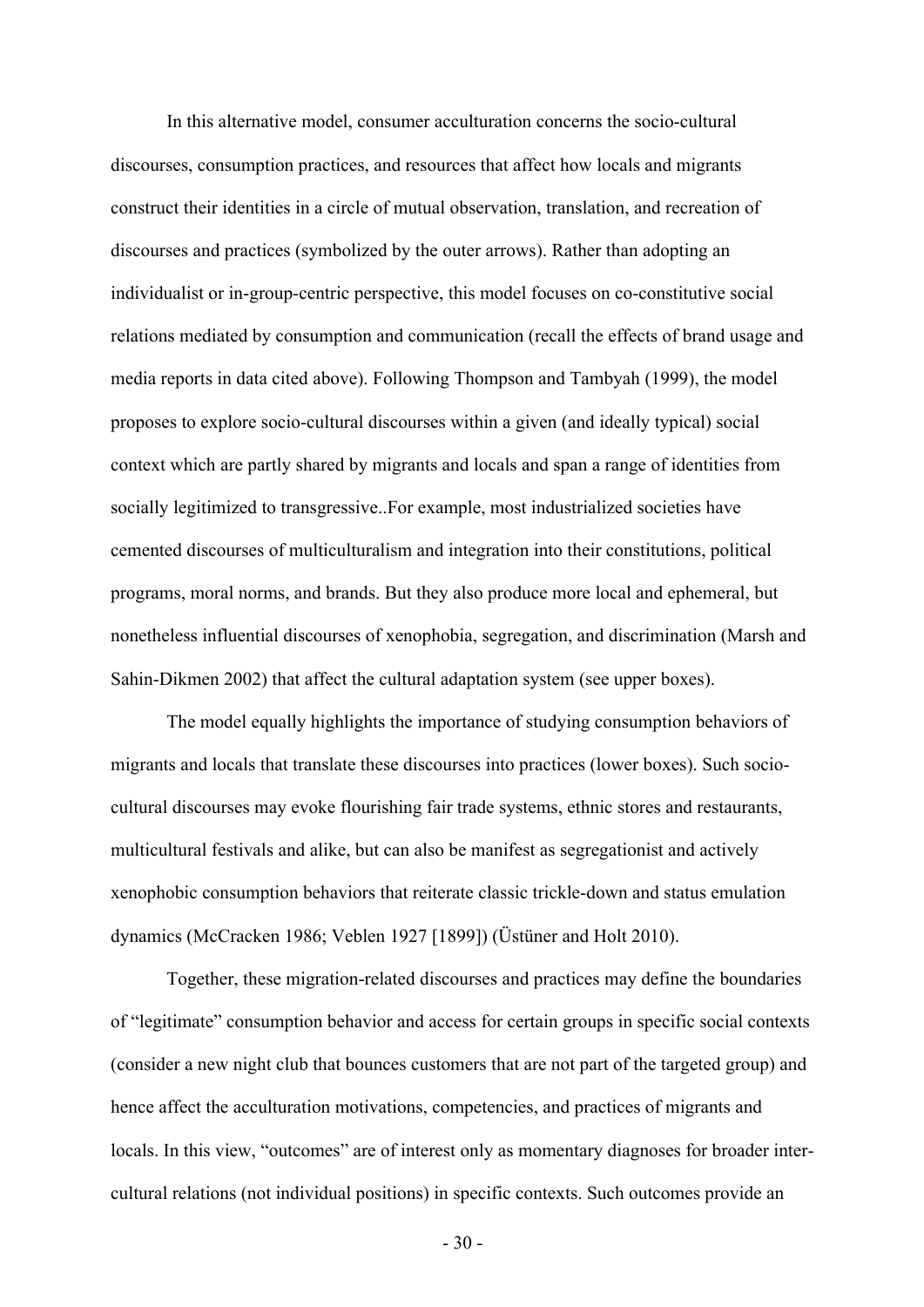impetus to study the discourses and practices that have produced these specific inter-group constellations, to ask whether these constellations also exist elsewhere, and how they could be addressed to better ends. It is important to scale up the diagnosis of outcomes to the group level because individual observers are likely to evaluate the inter-cultural relations between themselves and others quite differently depending on their own position and situation (Chrikov 2009; Ruggiero, Taylor, and Lambert 1996). Hence, acculturation outcome measures are likely more reliable (and meaningful) at a group level than at an individual level.

Lastly, since this alternative conceptualization no longer models acculturation as a progressive, directed process of culture learning but as a circular system of mutual observation and adaptation, cultural adaptation is no longer a question of voluntary decisionmaking but is rather an inescapable fact for all parties. The globalizing consumer cultures thrive on constant change, innovation, fashion, and variation (Bauman 2000), and migrants and locals become co-producers of meanings and practices that affect brand meanings, and the social desirability of goods (Sandıkcı and Ger 2010). Relevant to this view is not the specific path or identity outcome but the specific corridors of possibility and what constitutes them (see Üstüner and Holt 2007).

By shedding light on these important aspects, this study hopes to inspire future acculturation researchers to cross conceptual boundaries and explore why a predominant form of immigrant social organization is the encapsulated, isolated subculture that exists at a safe distance to the surrounding society (Davis 2006; Peñaloza 1994, 46; Üstüner and Holt 2007); why migrant consumers are more often than not construed as a "stigmatized, subordinate group" (see Peñaloza 1994, 47); how locals consume to integrate, elude, or discredit migrant consumers; how a potential competition for sacrosanct brands, places, and objects affects inter-cultural relations; and what kind of consumption practices may facilitate rather than complicate understanding and interaction between local and migrant groups.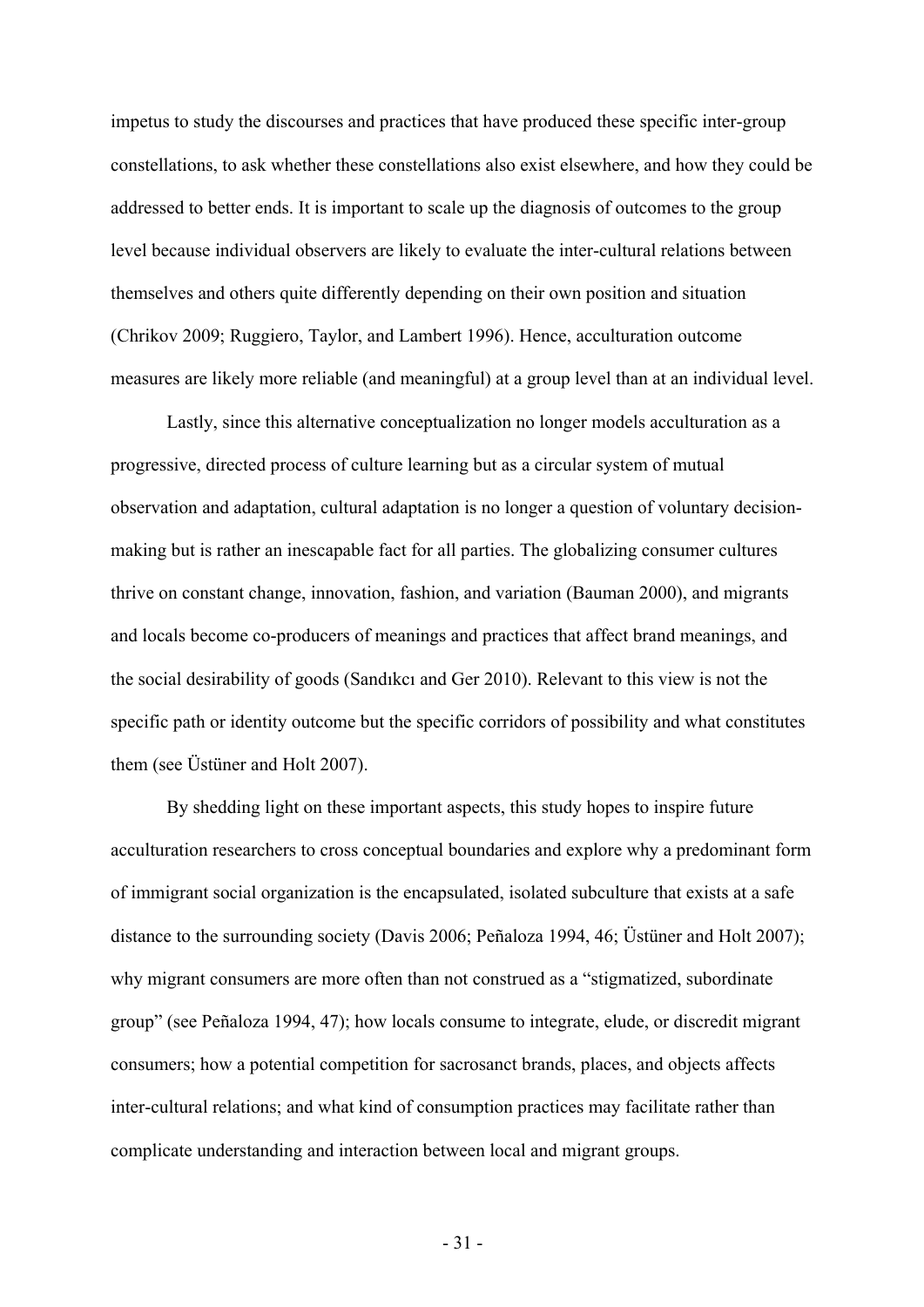#### **Conclusion**

A review of fourteen influential studies on consumer acculturation revealed a wealth of significant knowledge concerning the experiences of, and conditions for, peoples that have crossed national or cultural borders. It underlined the merits of the prevailing approach to study consumer acculturation but also critiqued how certain conceptualizations of identity, acculturation agents and immigration contexts raised subtle boundaries for future consumer acculturation studies. Building on the critique, the paper discussed an alternative model that crosses these conceptual boundaries by imagining migrant and local consumers as enmeshed in a complex, recursive system of cultural adaptation.

Cultural adaptation has turned into a ubiquitous phenomenon, driven by dynamic narratives of innovation, novelty, style, culture, and perfection. As these narratives of change travel with millions of consumers to the most distant social spheres and produce all sorts of problems and opportunities (Appadurai 1996; Bauman 2004), consumer acculturation researchers are called upon to reveal how and why certain socio-cultural discourses, market resources, and consumption practices evoke certain motivations, competencies, and practices of inter-cultural adaptation under certain cultural conditions. Their findings can yield inspiring theoretical contributions and significant insights for progressive social change.

The author appreciates the constructive comments of Eric J. Arnould, Søren Askegaard, Nil Özçaglar-Toulouse and Lisa Peñaloza on an earlier version of this research presented at the International Conference on Immigration, Consumption and Markets at the University of Lille. He also thanks Dannie Kjeldgaard and Per Østergaard for intellectual stimulation at the University of Southern Denmark.

Marius K. Luedicke studied Marketing and Business Information Technology at the Westfälische Wilhelms Universität Muenster, Germany. After working in the U.S.A. and Switzerland, he earned his Ph.D. from the University of St. Gallen (HSG) for developing a social systems theory of marketing. Marius currently works as an assistant professor at the University of Innsbruck, Austria, and as an interim Professor of Marketing at the University of Witten/Herdecke, Germany. His research explores dynamic and conflictual aspects of contemporary consumer culture through a social systemic analytical lens.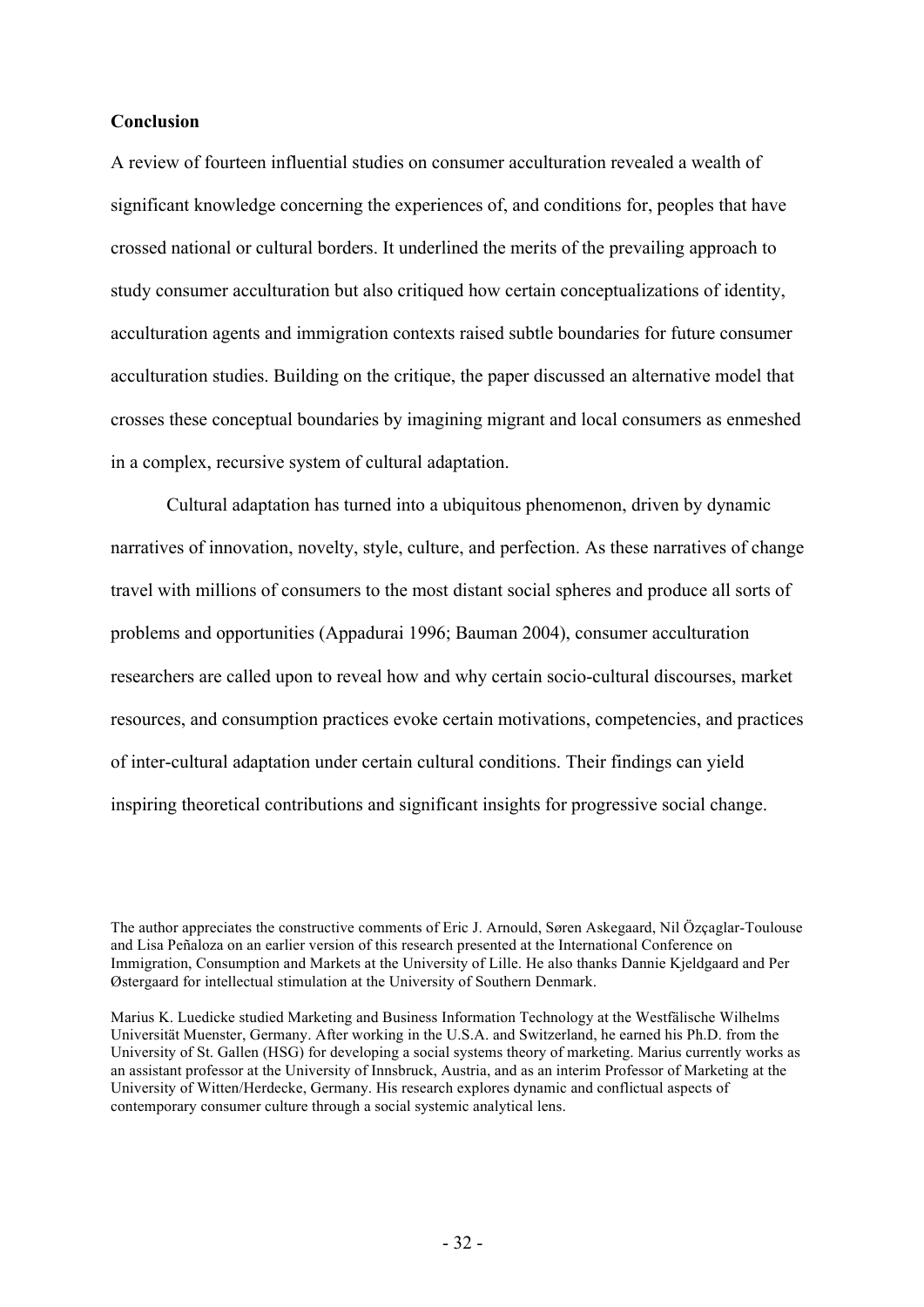#### **References**

Al-Azmeh, A. 1993. *Islams and modernities*. London: Verso.

- Appadurai, A. 1996. *Modernity at large: Cultural dimensions in globalization*. Minneapolis: University of Minnesota Press.
- Arnould, E.J. and C.J. Thompson. 2005. Consumer culture theory (cct): Twenty years of research. Journal of Consumer Research 32, no. 4: 868-83.
- Askegaard, S., E.J. Arnould and D. Kjeldgaard. 2005. Postassimilationist ethnic consumer research: Qualifications and extensions. Journal of Consumer Research 32, no. 1: 160- 70.
- Avery, J. 2007. Saving face by making meanig: The negative effects of consumers' selfserving response to brand extension. Harvard Business School.
- Barber, B.R. 1995. *Jihad vs. McWorld*. New York: Times Books. http://www.theatlantic.com/doc/199203/barber
- Bauman, Z. 2000. *Liquid modernity*. Cambridge, UK: Blackwell.
- Bauman, Z. 2004. *Wasted lives. Modernity and its outcasts*. Cambridge: Polity Press.
- Berry, J.W. 1980. Acculturation as adaptation. In *Acculturation: Theory, models, and some new findings*, ed. Padilla, Am. Boulder: Westview Press.
- Berry, J.W. 1997. Immigration, acculturation, and adaptation. Applied Psychology: An International Review 46, no. 1: 5-68.
- Berry, J.W. 2001. A psychology of immigration. Journal of Social Issues 57, no. 3: 615-31.
- Berry, J.W., U. Kim, S. Power, M. Young and M. Bujaki. 1989. Acculturation attitudes in plural societies. Applied Psychology: An lnternational Review 38: 185-206.
- Berry, J.W. and D. Sam. 1997. Acculturation and adaptation. In *Handbook of cross-cultural psychology: Social behavior and applications*, eds Berry, Jw, Seagull, Mh and Kagitcibasi, C, 291-326. Needham Heights, MA: Allyn & Bacon.
- Bhabha, H.K. 2004. *The location of culture*. New York: Routledge. (Orig. pub. 1994.)
- Bhatia, S. 2002. Acculturation, dialogical voices and the construction of the diasporic self. Theory & Psychology 12, no. 1: 55-77.
- Boski, P. 2008. Five meanings of integration in acculturation research. International Journal of Intercultural Relations 32, no. 2: 142–53.
- Bouchet, D. 1996. Marketing and the redefinition of ethnicity. In *Marketing in a multicultural world*, eds Costa, Ja and Bamossy, G, 68-90. Thousand Oaks, Ca: Sage.
- Brown, R.J., H. Tajfel and J. Turner. 1980. Minimal group situations and inter-group discrimination - comments. European Journal of Social Psychology 10, no. 4: 399- 414.
- Canniford, R. 2005. Moving shadows: Suggestions for ethnography in globalised cultures. Qualitative Market Research: An International Journal 8, no. 2: 204-18.
- Chrikov, V. 2009. Introduction to the special issue on critical acculturation psychology. International Journal of Intercultural Relations 33, no. 2: 87-93.
- Cross, G. 2000. *An all-consuming century: Why commercialism won in modern america*. New York: Columbia University Press.
- D'Andrea, A. 2009. *Global nomads: Techno and new age as transnational countercultures in ibiza (spain) and goa (india)*: Chapman & Hall.
- Davis, M. 2006. *Planet of the slums*. London: Verso.
- Deleuze, G. and F. Guattari. 2000. *A thousand plateaus. Capitalism and schizophrenia*. Minneapolis: University of Minesota Press.
- Desphande, R., W.D. Hoyer and N. Donthu. 1986. The intensity of ethnic affiliation: A study of the sociology of hispanic consumption. Journal of Consumer Research 13, no. September: 214-20.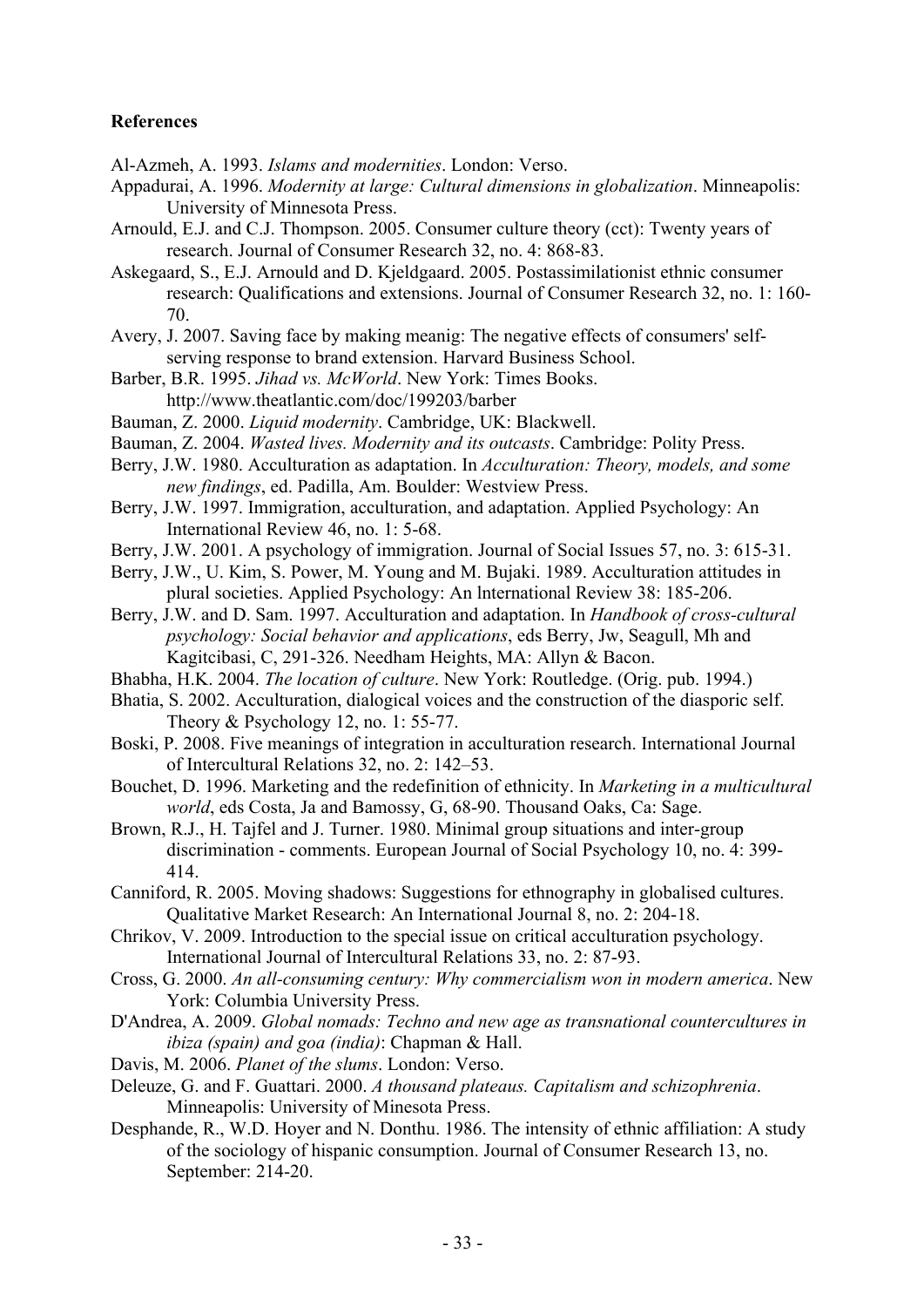- Dollard, J. and N.E. Miller. 1950. *Personality and psychotherapy - an analysis in terms of learning, thinking and culture* New York: McGraw-Hill.
- Foucault, M. and C. Gordon eds. 1980. *Power/knowledge: Selected interviews and other writings 1972-1977.* Hemel Hempstead, U.K.: Harvester/Wheatsheaf.
- Fuchs, S. 2001. *Against essentialism - a theory of culture and society*. Cambridge, London: Harvard University Press.
- Ger, G. and P. Østergaard. 1998. Constucting immigrant identities in consumption: Appearance among the turko-danes. In *Advances in Consumer Research*, eds Alba, Jw and Hutchinson, Jw, 48-52. Provo, UT: Association for Consumer Research.
- Graves, T.D. 1967. Psychological acculturation in a tri-ethnic community. South-Western Journal of Anthropology 23: 337–50.
- Hannerz, U. 1996. *Transnational connections: Culture, people, places*. London: Routledge.
- Hirschman, E.C. 1981. American jewish ethnicity: Its relationship to some selected aspects of consumer behavior. Journal of Consumer Research 45, no. 3: 102-10.
- Hoefer, M., N. Rytina and B.C. Baker. 2009. Estimates of the unauthorized immigrant population residing in the united states: January 2009: Office of Immigration Statistics.
- Huntington, S.P. 1993. The clash of civilizations. Foreign Affairs 72, no. 3: 22-49.
- Jafari, A. and C. Goulding. 2008. "we are not terrorists!" uk-based iranians, consumption practices and the "torn self". Consumption, Markets & Culture 11, no. 2: 73-91.
- Jamal, A. and M. Chapman. 2000. Acculturation and inter-ethnic consumer perceptions: Can you feel what we feel? Journal of Marketing Management 16: 365-91.
- Jun, S., J.W. Gentry, A.D. Ball and G. Gonzales-Molina. 1994. Hispanic acculturation processes: Evidence against assimilation. Asia Pacific Advances in Consumer Research 1: 80-6.
- Kates, S.M. 2004. The dynamics of brand legitimacy: An interpretive study in the gay men's community. Journal of Consumer Research 31, no. 2: 455-65.
- Leong, C.-H. 2008. A multilevel research framework for the analyses of attitudes toward immigrants. International Journal of Intercultural Relations 32: 115–29.
- Lindridge, A.M., M.K. Hogg and M. Shah. 2004. Imagined multiple worlds: How south asian women in britain use family and friends to navigate the "Border crossings" Between household and societal contexts. Consumption, Markets & Culture 7, no. 3: 211-38.
- Luedicke, M.K. and M. Giesler. 2009. Host culture responses to brand-related acculturation: Legitimation struggles between german and turkish bmw owners in germany. In *Advances in Consumer Research*, eds McGill, Al and Shavitt, S, 135-38. Duluth, MN: Association for Consumer Research.
- Luedicke, M.K. and E. Pichler. 2010. On the limits of immigrants' market-mediated social mobility. Paper presentat at the European Advances in Consumer Research, in London, UK.
- Luhmann, N. 1995. *Social systems Writing science*. Stanford, CA: Stanford University Press.
- Marsh, A. and M. Sahin-Dikmen. 2002. *Discrimination in europe (report b)*. London: Policy Studies Institute.
- McCracken, G. 1986. Culture and consumption: A theoretical account of the structure and movement of the cultural meaning of consumer goods. Journal of Consumer Research 13, no. 1: 71-84.
- Mehta, R. and R.W. Belk. 1991. Artifacts, identity, and transition: Favorite possesssions of indians and indian immigrants to the united states. Journal of Consumer Research 17, no. 4: 398-414.
- Muñiz, A.M.J. and T. O'Guinn. 2001. Brand community. Journal of Consumer Research 27, no. 4: 412-32.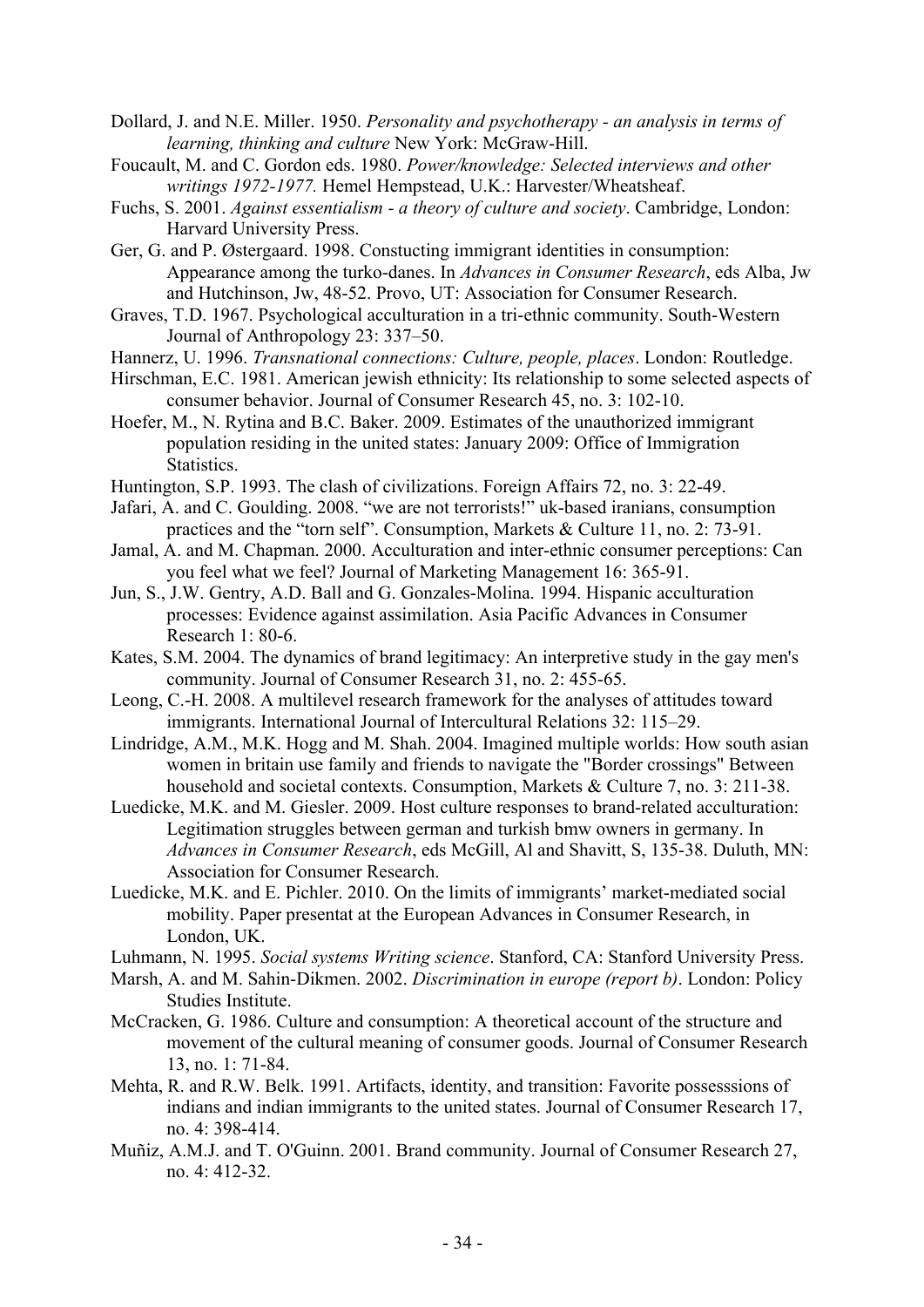- Nagel, J. 1994. Constructing ethnicity: Creating and recreating ethnic identity and culture. Social Problems 41, no. 1: 152-76.
- NCSL. 2008. NCSL's top 10 policy issue forecast: Heat is on state legislatures.

Nesdale, D. and A.S. Mak. 2000. Immigrant acculturation attitudes and host country identification. Journal of Community & Applied Social Psychology 10: 483-95.

- O'Guinn, T., W.-N. Lee and R.J. Faber. 1986. Acculturation: The impact of divergent paths on buyer behavior. Advances in Consumer Research 13: 579-83.
- Oswald, L.R. 1999. Culture swapping: Consumption and the ethnogenesis of middle-class haitian immigrants. Journal of Consumer Research 25, no. 4: 303-18.
- Özçaglar-Toulouse, N. and L.N. Peñaloza. 2010. Acculturating masculinity: Second generation turks becoming men. In *Association for Consumer Research Conference*, eds Dahl, Dw, Johar, Gv and Van Osselaer, Smj: Duluth, MN: Association for Consumer Research.
- Parsons, T. and R.F. Bales. 1955. *Family socialization and interaction process*. Glencoe, Ill: Free Press.
- Peñaloza, L. 1989. Immigrant consumer acculturation. In *Advances in Consumer Research*, ed. Srull, Tk, 110-18: Association for Consumer Research.
- Peñaloza, L. 1994. Atravesando fronteras/border crossings: A critical ethnographic exploration of the consumer acculturation of mexican immigrants. Journal of Consumer Research 21, no. 1: 32-54.
- Peñaloza, L. 1995. Immigrant consumers: Marketing and public policy consideration in the global economy. Journal of Public Policy & Marketing 14, no. 1: 83-94.
- Peñaloza, L. and M.C. Gilly. 1999. Marketer acculturation: The changer and the changed. Journal of Marketing 63, no. 3: 84-104.
- Reilly, M.D. and M. Wallendorf. 1984. A longitudinal-study of mexican-american assimilation. Advances in Consumer Research 11: 735-40.
- Reilly, M.D. and M. Wallendorf. 1987. A comparison of group differences in food consumption using household refuse. Journal of Consumer Research 14, no. 2: 289- 94.
- Rudmin, F.W. 2003. Critical history of the acculturation psychology of assimilation, separation, integration, and marginalization. Review of General Psychology 7, no. 1: 3-37.
- Rudmin, F.W. 2007. Acculturation alchemy: How miscitations make biculturalism appear beneficial. Psykologisk Tidsskrift 2: 4-10.
- Rudmin, F.W. 2009. Constructs, measurements and models of acculturation and acculturative stress. International Journal of Intercultural Relations 33, no. 2009: 106-23.
- Ruggiero, K.M., D.M. Taylor and W.E. Lambert. 1996. A model of heritage culture maintenance: The role of discrimination. International Journal of Intercultural Relations 20, no. 1: 47-67.
- Rytina, N. 2009. Estimates of the legal permanent resident population in 2008: Office of Immigration Statistics.
- Saegert, J., R.J. Hoover and M.T. Hilger. 1985. Characteristics of mexican american consumers. Journal of Consumer Research 12, no. 1: 104-9.
- Sandıkcı, Ö. and G. Ger. 2010. Veiling in style: How does a stigmatized practice become fashionable? Journal of Consumer Research in press.
- Sartre, J.-P. 1969. *Being and nothingness*. Oxon: Routledge. (Orig. pub. 1943.)
- Schouten, J.W. and J.H. McAlexander. 1995. Subcultures of consumption: An ethnography of the new bikers. Journal of Consumer Research 22, no. 1: 43-62.
- Seelye, H.N. and M.B. Brewer. 1970. Ethnocentrism and acculturation of north americans in guatemala. Journal of Social Psychology 80, no. 147-55.